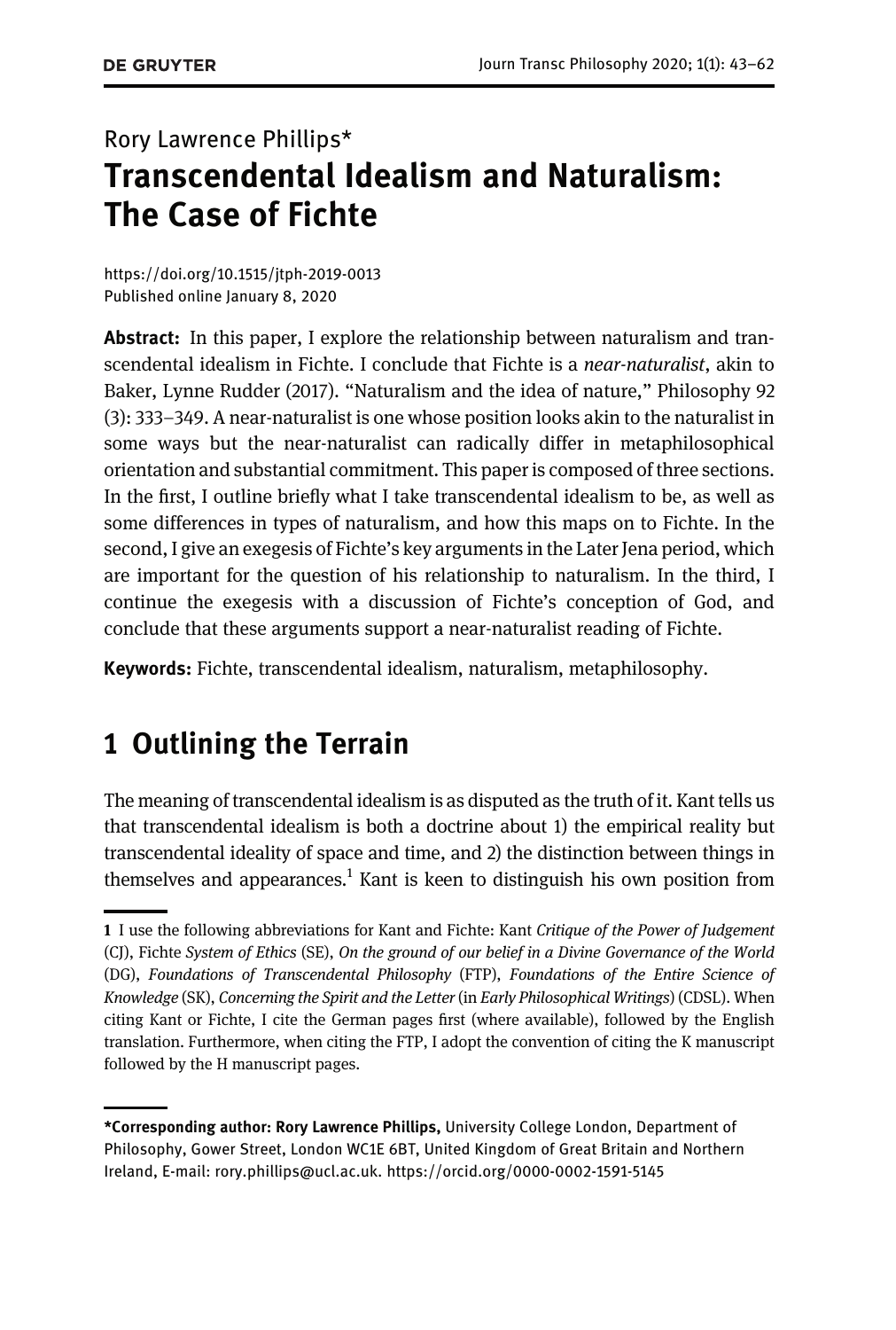other forms of idealism, mainly on the grounds that transcendental idealism does not, on many standard pictures of the view, reduce the world to our mental contents only.<sup>2</sup> There has been a wide-ranging debate over the nature of transcendental idealism and whether it has metaphysical commitment or is essentially an epistemic position.<sup>3</sup> For the purposes of this paper, I need not take a stance on whether any of these readings are correct about Kant, because Fichte denies (at least, on the standard story) that things in themselves exist – which are necessary for Kant's version of transcendental idealism.<sup>4</sup> Instead, Fichte argues that we have no need of such things, because philosophy as Wissenschaftselehre can help us to see that experience can be explained by reference to the subject – that is, by reference to general conditions on subjectivity only. Fichte is then seen as the ultimate philosophical champion of the freedom and independence of pure selfhood in the face of any and all external factors or influence. In the standard narrative of German Idealism, this account convinced the young Schelling, who, in his early essays was a follower of Fichte, but then Schelling became convinced of the necessity of a philosophical account of nature to complement transcendental idealism.<sup>5</sup> Soon after this, Schelling turned toward giving his Naturphilosophie philosophical priority over transcendental idealism.<sup>6</sup> This, *inter alia*, led to Schelling and Hegel's co-operation and eventually the development of Hegelian philosophy.<sup>7</sup> The rest, as they say, is history.

However, this story, whilst it has much to recommend it, has gaps where Fichte is concerned, leading some to say that Fichte conceives of the world solely as the arena for our moral action. Of course, there is this strongly practical dimension to Fichte, but I will argue that this construes Fichte's view too narrowly. In my view, Fichte's position, especially his views on the articulation and organisation of the natural body which the I finds itself possessing, means that he requires a more well-rounded view of nature, even if he himself never found the time to write a treatise on nature. Indeed, as Breazeale notes, Fichte included nature as a subdivision of the philosophical enterprise, though this would have of

<sup>2</sup> Though there do exist readings of Kant as a phenomenalist, e. g. [Van Cleve \(1990\).](#page-19-0)

<sup>3</sup> Landmark works in this debate include Allison (1983, revised [2004](#page-17-0)), [Guyer \(1987\),](#page-19-1) [Langton](#page-19-2) [\(1999\)](#page-19-2), [Allais \(2015\)](#page-17-1).

<sup>4</sup> [Rockmore \(2010](#page-19-3), p. 18), for example, reads Fichte as requiring things-in-themselves in some sense. But I follow Breazeale in thinking that finding any vestige of the thing-in-itself in, e.g. the summons or the Anstoss is a misreading of Fichte's position.

<sup>5</sup> This is the position of Schelling in the 1797 Ideas for a Philosophy of Nature and the 1800 System of Transcendental Idealism.

<sup>6</sup> The 1801 Presentation of My System and 1902 Further Presentation of My System (both reprinted in [Vater and Wood \(2012\)](#page-19-4). This story of Schelling's development is expertly recounted in [Beiser](#page-18-1) [\(2002\),](#page-18-1) Part IV passim.

<sup>7</sup> Hegel and Schelling co-edited the Critical Journal of Philosophy, and a few key texts from that journal are reproduced in di Giovanni and Harris (eds.) [\(1985\)](#page-18-2).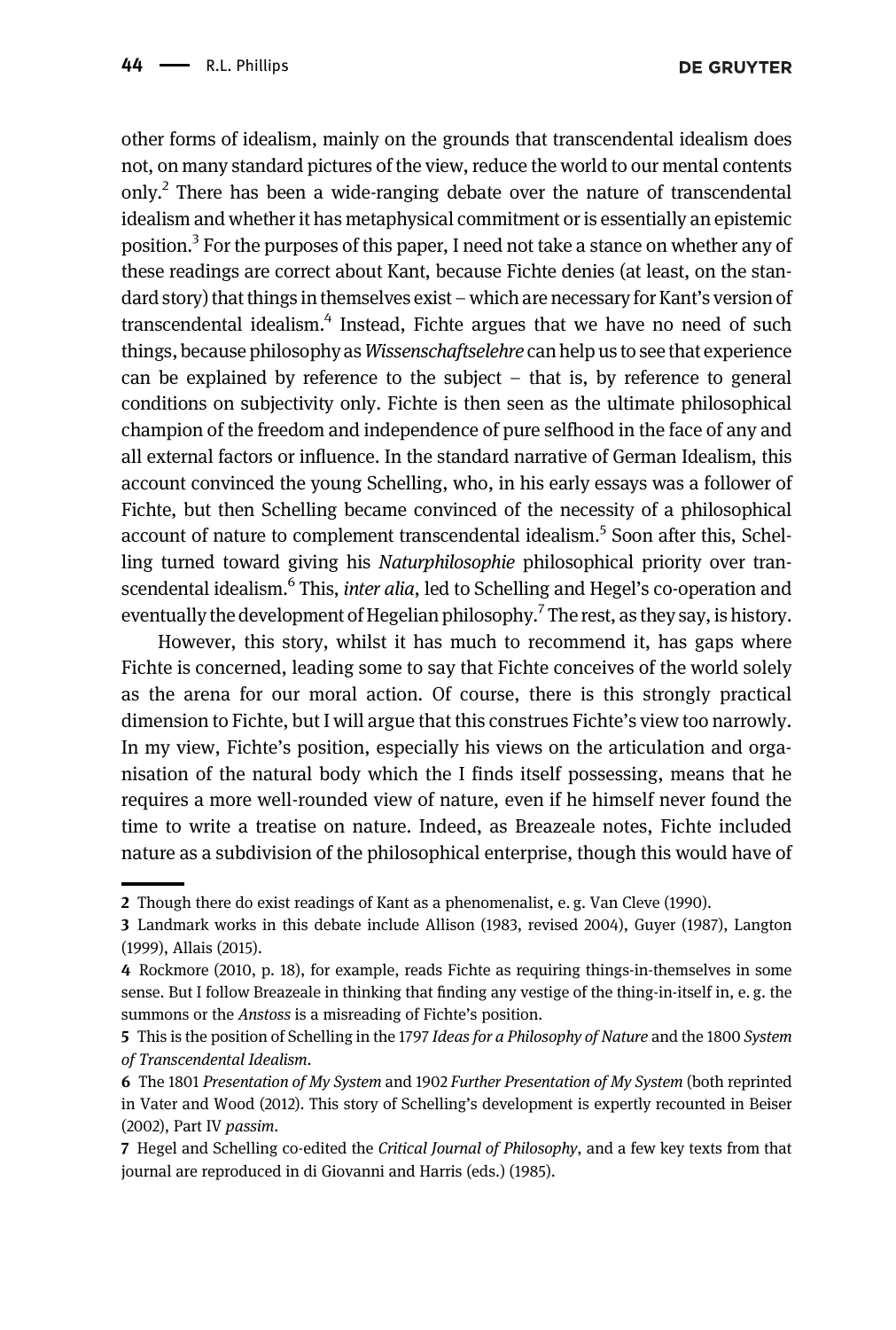course been different to the way that Schelling conceived of nature in his Naturphilosophie. Whilst there have been previous attempts at bringing Fichte and naturalism closer, my account, which focuses on the Later Jena period (roughly 1796–[1799\)](#page-18-3), also tries to show how Fichte's account of nature dovetails with his account of God.<sup>8</sup> I focus on the Later Jena period for a couple of reasons. Firstly, I take Fichte's position here to be coherent, if underdeveloped or left implicit. Secondly, [Girndt \(1992\)](#page-19-5), for example, has developed an account which deals with Fichte's later philosophy (particularly the 1804 Wissenschaftslehre) and the account of nature there.

I shall now turn to outlining the various kinds of naturalism as they appear in the current literature. Various theses can be comprehended under the label naturalism, and so the relationship between naturalism and transcendental idealism is a multi-faceted one. There is a methodological position according to which the explanation of the natural world should contain only natural events, or causes, or constituents. This is a rather weak claim, one that most modern philosophers and indeed medieval philosophers would want to sign up to.<sup>9</sup> This is a position to which I suggest Kant and Fichte are aligned. At the very least, we can say that for Kant and Fichte, in any explanation of an event there should be a strong prima facie warrant for assuming that the event is explicable in natural terms, i. e. in terms that make no commitment to the supernatural. In this sense, even Fichte's explanation of how consciousness comes to be is "natural" as it makes no commitment to the supernatural – no commitment to God or anything like God.

A second kind of naturalism is what some call scientism  $-$  the view that natural science provides a model for how all investigations should be done, or the view that any question, if it is a good one, can be investigated along the lines of natural science.<sup>10</sup> This is a view which both Kant and Fichte reject. Both accept that philosophy has a distinctive and ineliminable role to play in our picture of the world and the constituents of that world. Linked to this second kind of

<sup>8</sup> Previous authors (in addition to [Breazeale 2014](#page-18-4) already mentioned) that have tried to bring Fichte and naturalism closer together than commonly imagined include [Girndt \(1992\),](#page-19-5) [Lütterfelds](#page-19-6) [\(1992\)](#page-19-6). Lütterfelds, however, thinks that Fichte's early account cannot have a transcendental doctrine of nature (e. g. [1992](#page-19-6), p. 111). In my view, this overlooks the resource that Fichte has in the philosophy of religion.

<sup>9</sup> This is not in conflict, as far as I can see, with accepting a view of God's general concurrence – i. e. that everything happens because of God's will or with his permission. In fact, one might think that an acceptance of God's general concurrence would mean one would be more willing to explain things in purely natural processes because the supernatural element is trivial because universal. 10 [Moore \(2012\),](#page-19-7) chs. 12 & 13 outlines this naturalistic position as held by Quine and Lewis, respectively.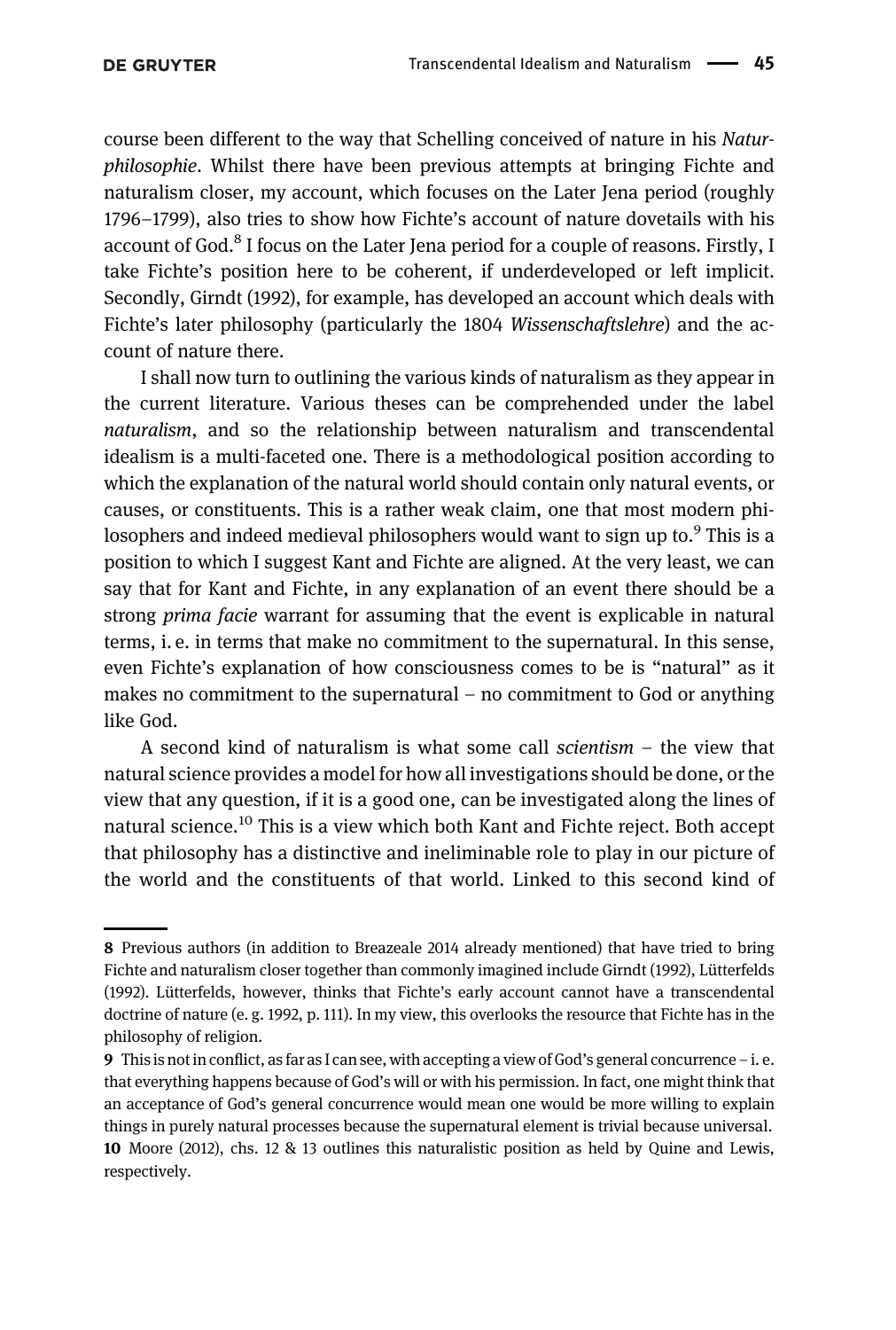naturalism is a third, which is more substantive. This third naturalism is a theory of the kinds of things there are, not merely the kinds of enquiry there are or should be. On this question, the naturalist claims that all that exists can be described as natural, as opposed to non-natural or supernatural. On this question, Kant and Fichte diverge. In my view, because of Kant's view of the metaphysics of transcendental idealism, most prominently the distinction between things in themselves and appearances, he has to accept that there are at least non-natural (and possibly supernatural) things. Fichte, on the other hand, famously denies that there are things in themselves.

What I want to suggest here is that Kant remains anti-naturalistic, whereas Fichte may be construed along the lines of something more akin to naturalism – a third way between naturalism and anti-naturalism. Hard naturalism just cannot do justice to the things the transcendental philosopher considers, $^{11}$  but anti-naturalism struggles with the positing of entities which look like it might undermine the good progress of the transcendental philosophy. From contemporary philosophy, we have at least three positions: liberal naturalism, expansive naturalism, and near-naturalism. I suggest Fichte can be best construed as a near-naturalist.<sup>12</sup> Liberal naturalism is a position according to which other kinds of scientific enquiry, notably the social or historical sciences, can count as genuine or self-standing parts of enquiry. Liberal naturalism is therefore an antireductionist position. Expansive naturalism is similar in its anti-reductionism, but expansive naturalism, at least in its most prominent form [\(Ellis 2014](#page-18-5)) makes explicit room for the supernatural. Near-naturalism differs insofar as it rejects the metaphilosophical assumption behind liberal naturalism that science is an ultimate determiner of what exists and remains sceptical about traditional notions of the supernatural. The near-naturalist therefore accepts scientific conclusions within the scientific domains, but not beyond those. Near naturalism may be partly motivated by a criticism of liberal naturalism such as [Gardner](#page-18-6) [\(2007\).](#page-18-6) Gardner writes: "Irreducibility arguments, if successful, yield data that do not interpret or explain themselves, but call for interpretation: the soft [i. e. liberal] naturalist needs to say something on the subject of why there should be, in general, phenomena that have substantial reality, but do not owe it to the hard natural facts" ([2007,](#page-18-6) p. 30). This need then creates the space for sometimes radically different metaphilosophical commitments than the liberal naturalist

<sup>11</sup> Hence the so-called "hard problem" of consciousness.

<sup>12</sup> Liberal naturalism is associated with philosophers such as De Caro and Macarthur, for example their [\(2004\)](#page-18-7). Whilst expansive naturalism could mean something very similar to liberal naturalism, I reserve "expansive" naturalism for a view like [Ellis \(2014\)](#page-18-5) which remains more open to supernaturalism than De Caro and Macarthur's brand of liberal naturalism. See also [Giladi \(2014\)](#page-19-8) for a liberal naturalist-friendly reading of Hegel.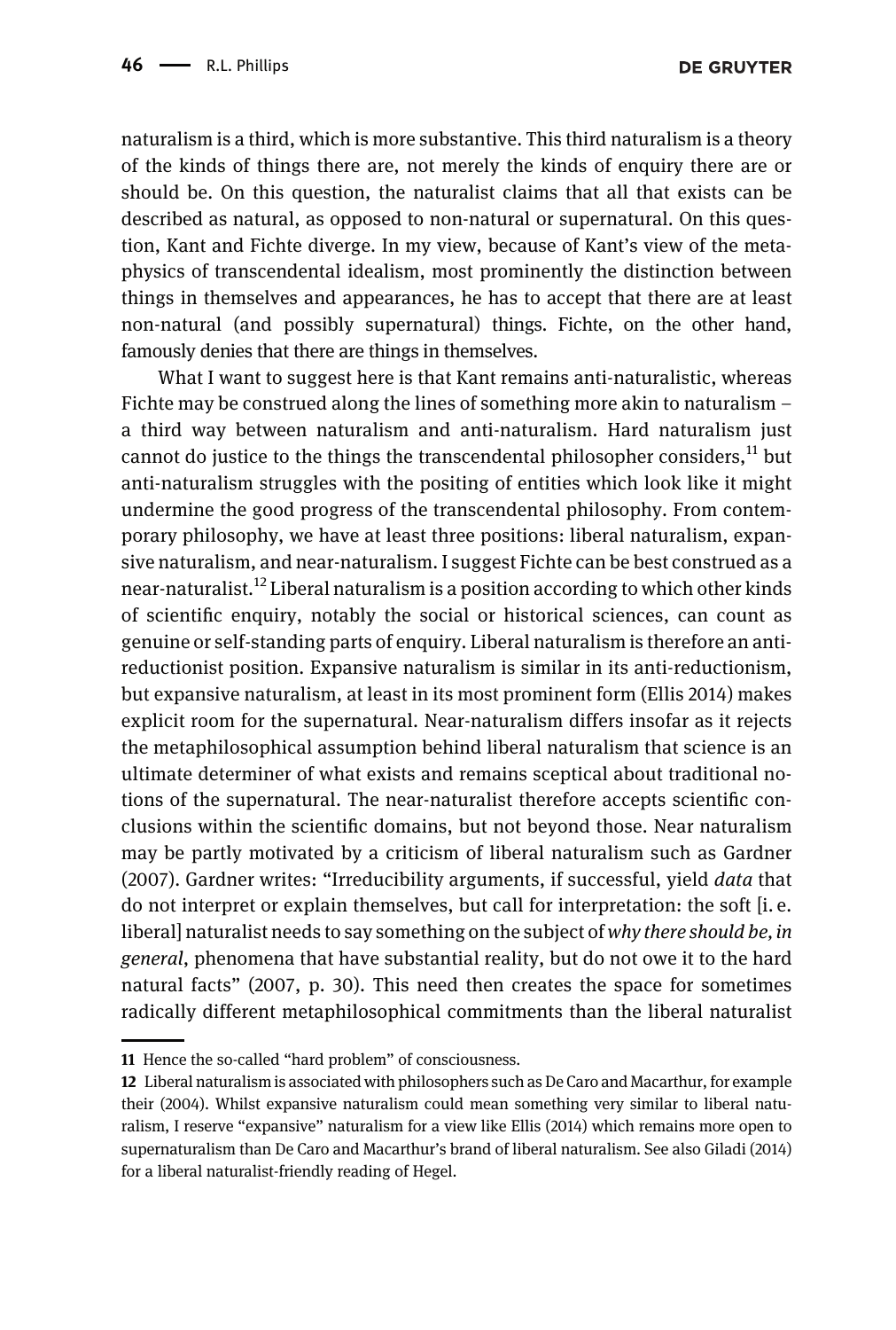might have. I think Fichte can be seen as a near-naturalist – he does not sign up to what Baker has helpfully called a *closure principle* on reality which liberal naturalism does – that science is still the final arbiter of things (a suitably expanded notion of science, which includes the human and social sciences, and their typical forms of explanation).<sup>13</sup> The only final arbiter on reality is the Wissenschaftslehre. This shifting of closure principle is distinctive of Fichte's anti-naturalist metaphilosophy, but this metaphilosophical commitment does not have any import on whether the realm of nature has an important role to play in the spelling out of his views about God and morality. In other words, it is that Fichte has an anti-naturalistic metaphilosophy but is not anti-scientific. He is not, as Kant is, impressed deeply by the results of empirical science, but he is content to give natural science a place within the WL and then abstain from any deeper input.<sup>14</sup> It is sometimes claimed that the fundamental problem of the philosophy of mind is the placement problem: How does mind fit into the world? Fichte reverses this problem. We can instead see him as asking: How is it that the world fits around the I? In other words, Fichte does not take nature as basic and then ask how it is that minds could arise out of nature. He takes the mind as basic and then asks what kind of world there would have to be. In doing so, Fichte gestures at an account which can give an answer to how it is that we are natural beings as well as rational beings, and so can himself give the answer of how the mind fits into the world. This will begin from abstract transcendental principles, but will then take shape as an account of how rational beings come to be.

#### 2 The Later Jena Argument

I will now outline Fichte's arguments regarding why the I has to be a physical and natural thing as well as a self-conscious activity.<sup>15</sup> The first thing that is necessary is that the I have a physical aspect, or physical power. In order for self-consciousness to exist, there must be things which resist activity and which can be overcome by activity (because only activity can resist activity). This means that

<sup>13</sup> Both [Ellis \(2014\)](#page-18-5) as an expansive naturalist and [Baker \(2017\)](#page-18-0) as a near-naturalist explicitly reject such a principle.

<sup>14</sup> I abstain, partly for reasons of space, and partly because it concerns the later Fichte, from the very interesting phase of Fichte's thought regarding animal magnetism, which he thought could give empirical evidence for idealism. Scribner attempts to explain and account for this in his ([2010](#page-19-9)). See also [Franzel \(2009\).](#page-18-8)

<sup>15</sup> It is worth keeping in mind that Fichte is clear that the I is not even an active thing, but an activity itself. For example, in the [1794](#page-18-9)/5 WL, he says: "The I's own positing of itself is thus its own pure activity. The I posits itself, and by virtue of this mere self-assertion it exists". (I:95, p. 97)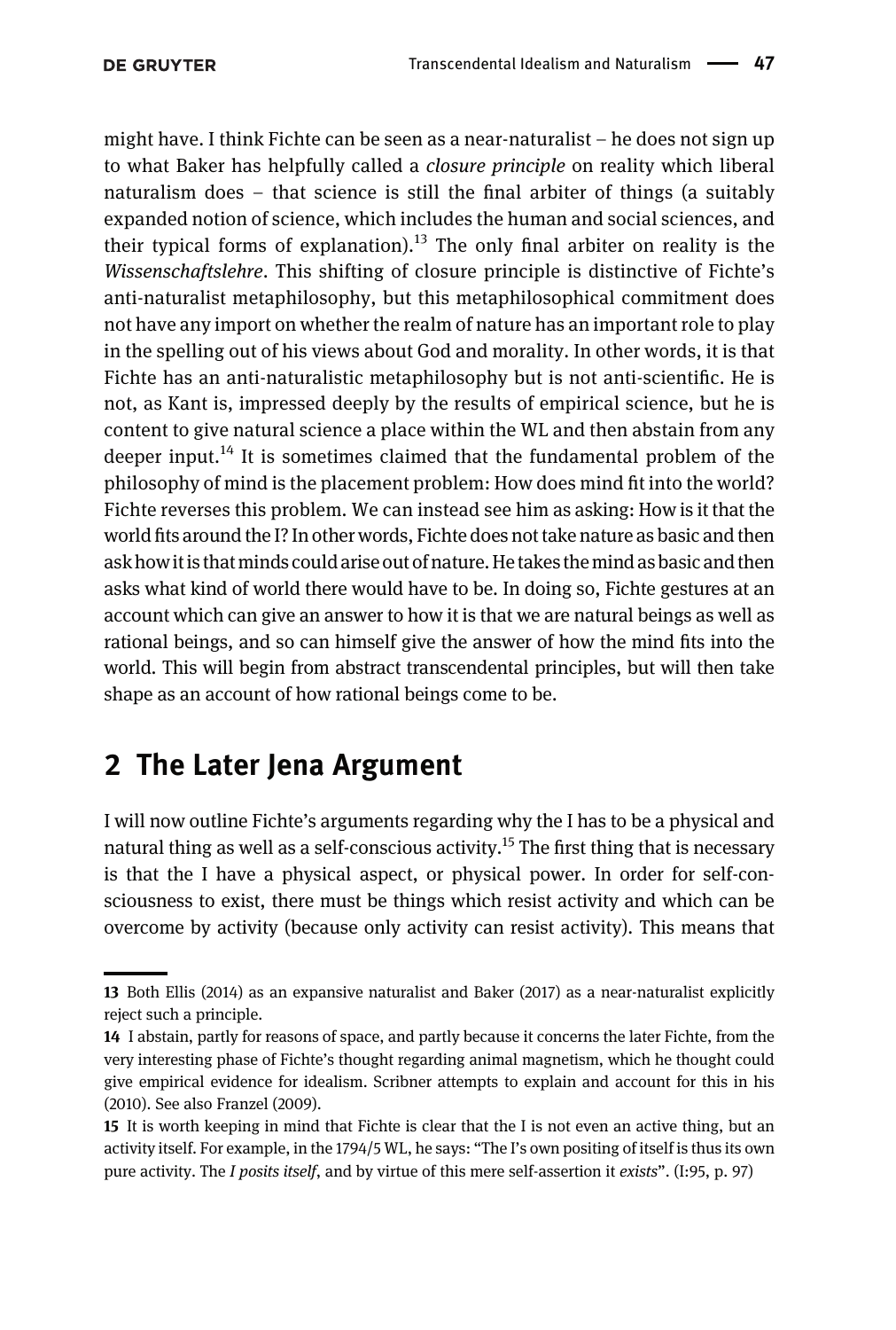there is a general transcendental condition on the nature of the world – the world must be such that action is possible.<sup>16</sup> This is seen most prominently in Fichte's striving argument from the  $1794/5$  WL.<sup>17</sup> The striving argument has a similar aim to one found in the Later Jena corpus, in section 12 of the WLnm, where Fichte claims that that a world of objects arises for us only on the condition of our cognition of our willing. The willing must come first, and then is represented by the ideal activity of the I. Fichte acknowledges this disparity in the relationship between real and ideal activity when he says that "if there is no real activity, then there can be no self-intuition of the ideal activity. Without the real activity, the ideal activity would have no object, nor would it be anything if the real activity had not placed something before it".<sup>18</sup> But our willing involves a felt limitation. In the System of Ethics, Fichte also argues in the following way:

- 1) A free being acts as an intellect that is, its actions proceed from concepts of ends (or concept of an effect).
- 2) Anything in the concept of an end is intelligible to an intellect.
- 3) Therefore the concepts of ends must in general be such that the ends (or effects) are thinkable, or "What is to be brought about must therefore be so constituted that it can at least be thought of by an intellect".<sup>19</sup>

This needs further amending because Fichte makes it clear that it is not merely the capacity to be grasped by an intellect which is important here, but the capacity to be grasped as contingent. The event or object in question (which is the content of the concept of the end) must be thought of as being possibly existing or possibly not existing.<sup>20</sup> One thing that is not an end that we can have, and thus cannot fall under the domain of the moral law, is moving something such that it is not in space. This is not even thinkable. Fichte, as a good Kantian here, says "I cannot, for example, will to posit something outside of space, for I cannot think of anything outside of all space".<sup>21</sup> From the preceding we can infer that "if something is a product of freedom, then it is contingent". The conjecture is then this  $-$  is it possible that the reverse is

<sup>16</sup> [Breazeale \(2014\)](#page-18-4) notes that previous accounts of Fichte on nature in the mid-twentieth century tended to stop here – thinking that Fichte only thought of the natural world as the venue of our moral action. In that paper, Breazeale shows why such views are incomplete.

<sup>17</sup> This argument is found in the beginning of the practical portion of that presentation of the WL. In [Heath and Lachs \(1982\)](#page-18-10) translation it is pp. 219–231. Fichte also makes use of the concept of force in section 12 of the WLnm, e. g. K131/H121, p. 271.

<sup>18</sup> FTP, K48/H44, p. 142.

<sup>19</sup> SE IV:66, p. 68.

<sup>20</sup> SE IV:66–7, p. 68.

<sup>21</sup> SE IV:67, p. 69.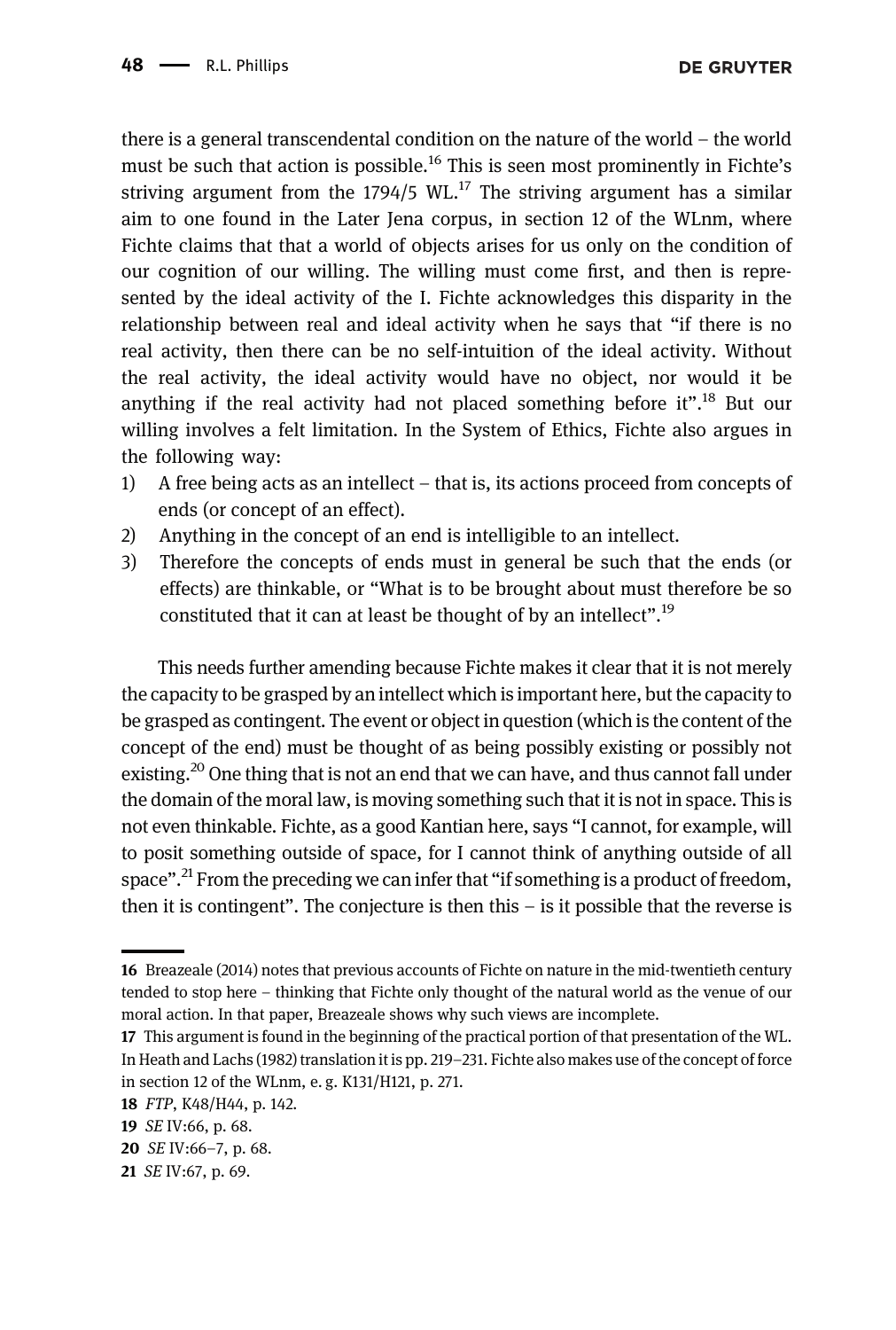true; that "if something is contingent, then it is a product of freedom". There are two senses in which this can be taken. One is the theoretical sense, and the other is the practical sense. In the theoretical sense, it means that "if something is contingent, then it is a result of the productive imagination or the activity of the intellect". This is true, but not what is meant here  $-e\vee e$  *everything* is a result of the activity or synthesis of the productive imagination, $^{22}$  and so taking it in this sense would be too weak. The practical sense is to think that what it would mean is that everything is already a result of our real physical activity. But this is just plain false. What we need is some principle that navigates the middle ground here.

This principle is provided by this, reached by an exercise of reflective judgement: "that our freedom itself is a theoretical principle for the determination of our world".<sup>23</sup> There are again two ways to read this principle, a stronger and a weaker. The weaker is suggested by what Fichte says immediately afterwards. He says "Our world is absolutely nothing other than the Not-I; it is posited only in order to explain thelimitedness of the I, and hence it receives all its determinations only through opposition to the I, among other predicates, however, or rather, more than any other predicate, that of 'freedom' is supposed to pertain to the  $I''$ .<sup>24</sup> This suggests the weaker version of the principle: that (given the principle of reflective opposition, or omnis determinatio est negatio) if the I is free then the Not-I is not free. This means that the world is "determined" insofar as we have excluded one disjunct of a contradictory pair of predicates from application to it. But this is a very minimal sense of determination.

Whilst it is certainly true that Fichte wants this conclusion, he also, I think, wants the stronger conclusion. This is the conclusion that if freedom determines the world, then we can be sure in advance that the world is in some sense friendly to our moral purposes. In other words, if the moral law demands that things be thus and so, then we can be sure this at least possible.<sup>25</sup> Fichte's language here could have been taken from the Critique of Judgement (which he knew well, insofar as he began a commentary upon it).<sup>26</sup> In the introduction, Kant talks about bridging the

<sup>22</sup> This is of course a transcendental faculty, named for its analogue (the reproductive imagination). Fichte clearly distinguishes the two, like Kant, but does not follow Kant in the detail of how they work.

<sup>23</sup> SE IV:68, p. 70.

<sup>24</sup> SE IV:68, p. 70.

<sup>25</sup> Fichte says "what is commanded by the moral law must fall completely within the sphere of our physical power, and with this we have warded off from the start any objection that it might be impossible to satisfy the moral law". (SE IV:74–5, p. 76).

<sup>26</sup> GA II/1. Of course, Kant claims that there needs to be a way from the supersensible to the sensible, rather than the other way around, so Fichte here doesn't seem to be substantially disagreeing with Kant, because the sensible is first in the order of discovery but not the order of explanation (at least for the self-conscious agent).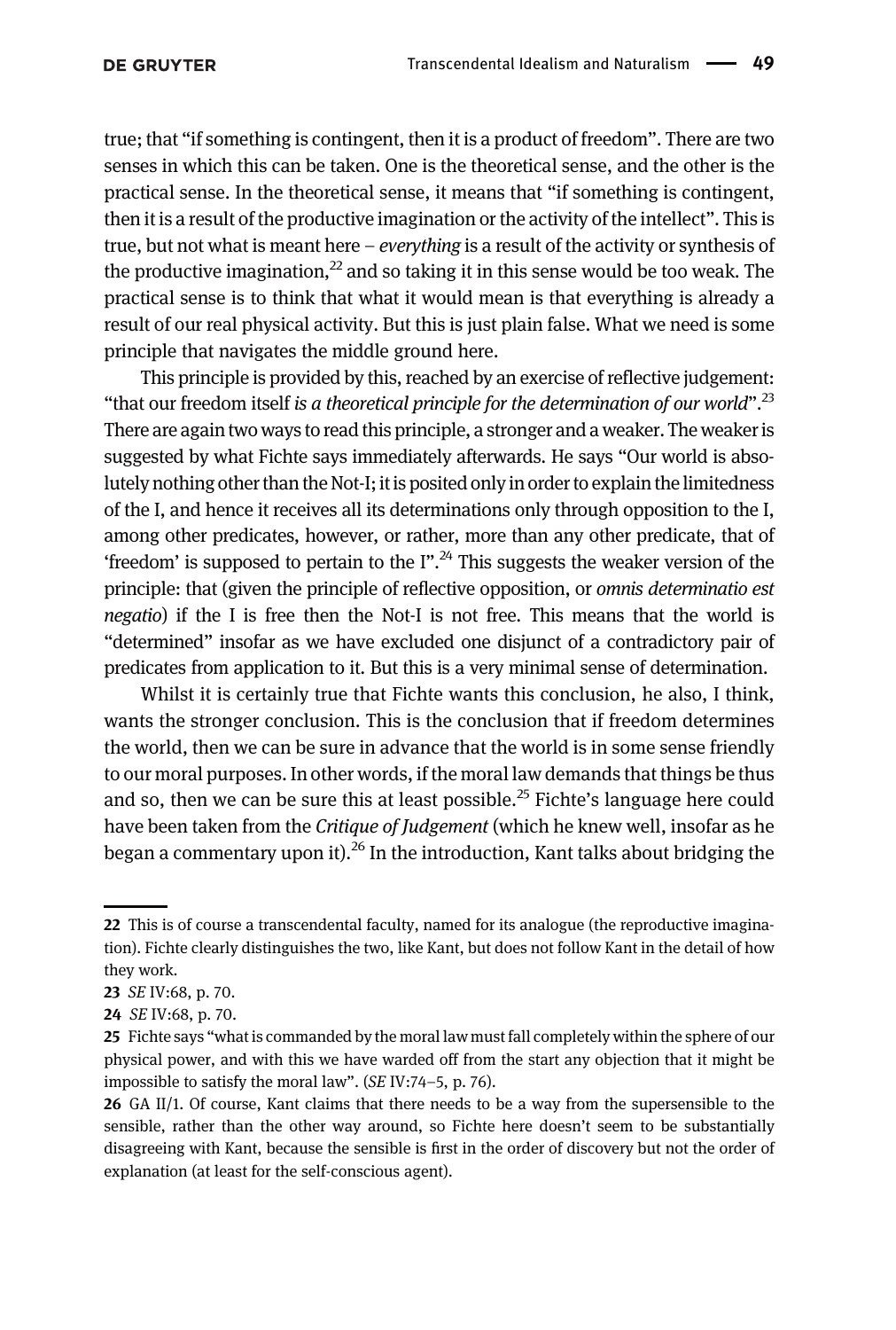gulf between nature and freedom.<sup>27</sup> Fichte also probably refers to the introduction of CJ when he says that Kant "maintains that there is no bridge leading from the sensible to the supersensible world" and that the WL "has no trouble in constructing such a bridge – the intelligible world is the condition for the possibility of the world of appearances; the latter is constructed on the basis of the former".<sup>28</sup>

In showing that freedom is at once a theoretical as well as a practical principle for the determination of the world, he has pointed the way to a solution to Kant's problem which does not involve the commitments of Kantian transcendental idealism (chiefly things in themselves) nor reliance on rational hope given a justification by regulative ideas of beauty and purposiveness, because, as Breazeale notes, if Fichte is right, we can "reject in advance any suggestion that it might ultimately prove to be impossible to carry out the (proximate and concrete) demands of the moral law, since this possibility is, as it were, hard-wired into the original constitution of nature".<sup>29</sup>

That freedom is a theoretical principle for the determination of the world is only a schematic and highly abstract principle, however. What we need is some more determinate way of fleshing out the account in a more perspicuous manner. In order to see this more fully, we should turn to other texts from the same period – the infamous On the Ground of our Belief in a Divine Governance of the World Order as well as the Wissenschaftslehre nova methodo. I shall begin with the latter.

In the final section of the WLnm, Fichte tries to complete his synthesis of the aspects of consciousness, which is designed to answer the question of why we have representations at all. One of these interconnected parts is the consciousness of myself as a body. We have already seen some of the build-up to this from the System of Ethics. Here, we confront this very intriguing claim:

I and my body are absolutely one, simply looked at in different ways. I as "pure I", in its supreme purity, and I as "body" are entirely the same. The distinction that appears to us is based entirely upon the difference between these ways of looking at [the same thing]. (FTP, K234/H256, p. 458)

Whilst it is probably not correct to attribute to Fichte here a very strong thesis of identity – insofar as the I and the body could differ in modal properties,<sup>30</sup> for

<sup>27</sup> [Kant](#page-19-10) CI 5:175-6.

<sup>28</sup> FTP (K124/H115, p. 260).

<sup>29</sup> [Breazeale \(2014](#page-18-4), p. 36).

<sup>30</sup> However it would also be incorrect to attribute to Fichte some kind of "neutral monism" according to which the body and the I would be both modifications of some third thing, neither mental nor physical. This would, in Fichte's eyes, be a kind of dogmatism, because it would be a version of insisting that the I must be a kind of active thing, rather than activity itself.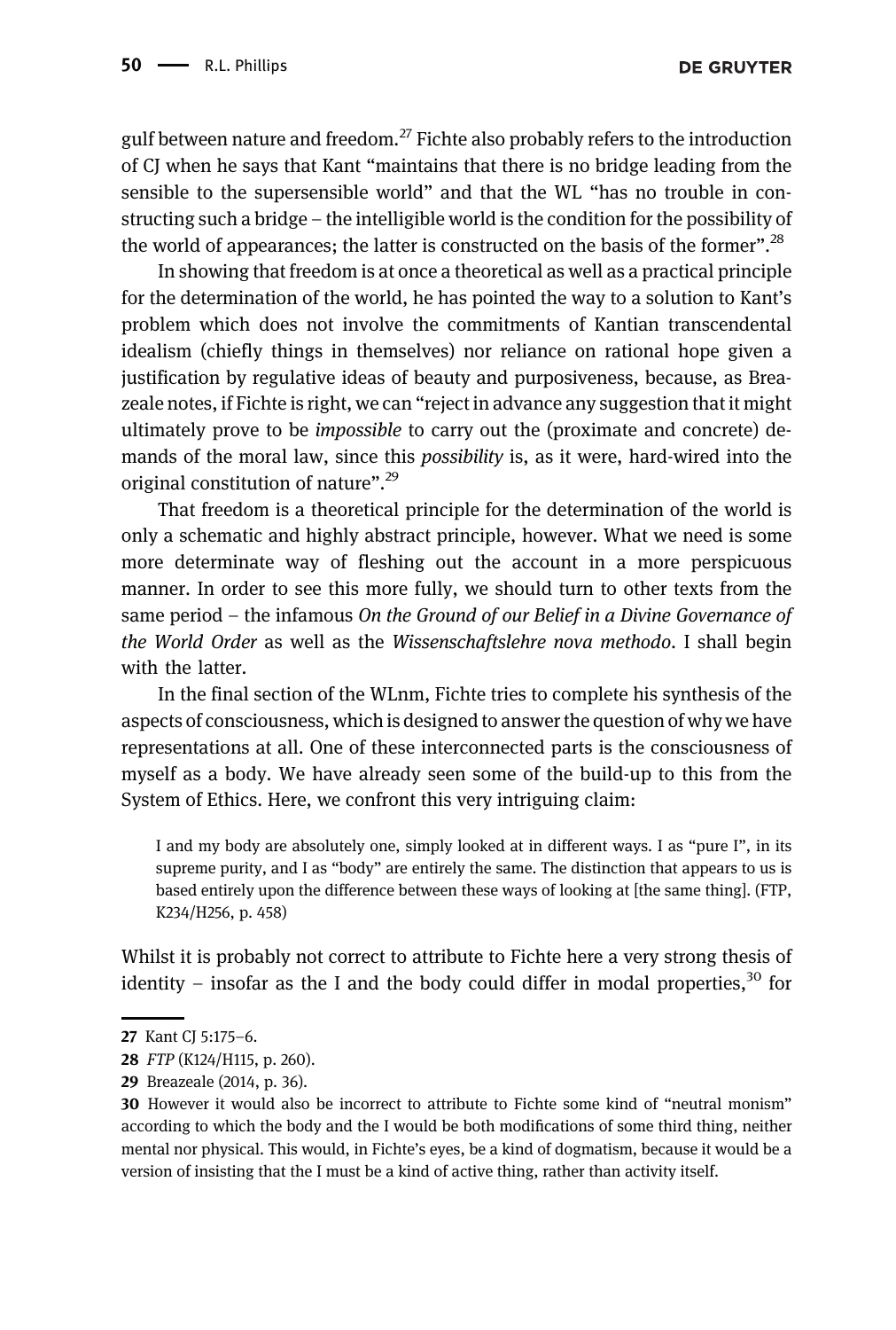example – he clearly thinks that there is a very close relationship between the I considered as subject and the I considered as object, that is, as body. Fichte also explicitly denies that the pure I can be generated by nature, whereas he claims that the body is created by a purely natural law.<sup>31</sup> However, we can say that Fichte thinks that nature can establish necessary conditions on there being an I, but not necessary and sufficient conditions. As we shall see below, Fichte discusses these necessary conditions at length under the guises of articulation and organisation. Articulation is a property of bodies. We already know (from the  $SE$  and  $FTP$ ) that in order to be self-conscious a thinker must perceive an act of willing and that this act of willing must be directed outside itself, and that I must be able to see that my activity is efficacious in a world. There are of course conditions on how this must be so. The condition on this activity directed outside itself is that it must come from an articulated body. An articulated body is one that has part–whole relations, such that the parts are movable or modifiable relatively independently of the wholes. Fichte says:

I move my entire body: taken by itself, my body is a whole; in relation to nature [as a whole], however, my body is only a part. I move my arm: this too, taken by itself, is a whole; at the same time, however, my arm is also a part of a larger whole, namely, my body, etc. (FTP, K235/ H257, p. 459)

A more concrete example will help. It is characteristic of part–whole relations that parts can have properties that the whole does not. I can tap my finger or raise my arm without moving other parts of my body. These basic actions do not require any other apparatus (aside from the necessary biological features such as nerves and so forth, which I do not have voluntary control over). What is characteristic of articulation in bodies is that "it is up to freedom to decide what shall be treated as a part and what shall be treated as a whole".<sup>32</sup> What Fichte means by this is that if I decide to move my arm, I treat my arm as the locus of the action – it is the whole that I willingly move. It has parts, which I willingly move by virtue of willingly moving the whole, but do not willingly move the parts *per se*. I could, of course, willingly move them independently of raising my arm. One worry we may have here is that Fichte's account seems to make it so that basic actions are individuated by the part–whole relationship. That is to say, if I raise my arm, and thereby treat my arm as the locus of this basic action, and raise a finger on that hand simultaneously with the arm, then I appear to have done one thing, but Fichte seems to

<sup>31</sup> E. g. in Some Lectures Concerning the Scholar's Vocation: when he says that the pure I is not a product of the not-I, a view he names transcendental materialism. (VI:295, p. 147). The "purely natural law" remark is K236/H258, p. 461.

<sup>32</sup> FTP K235/H257, p. 459.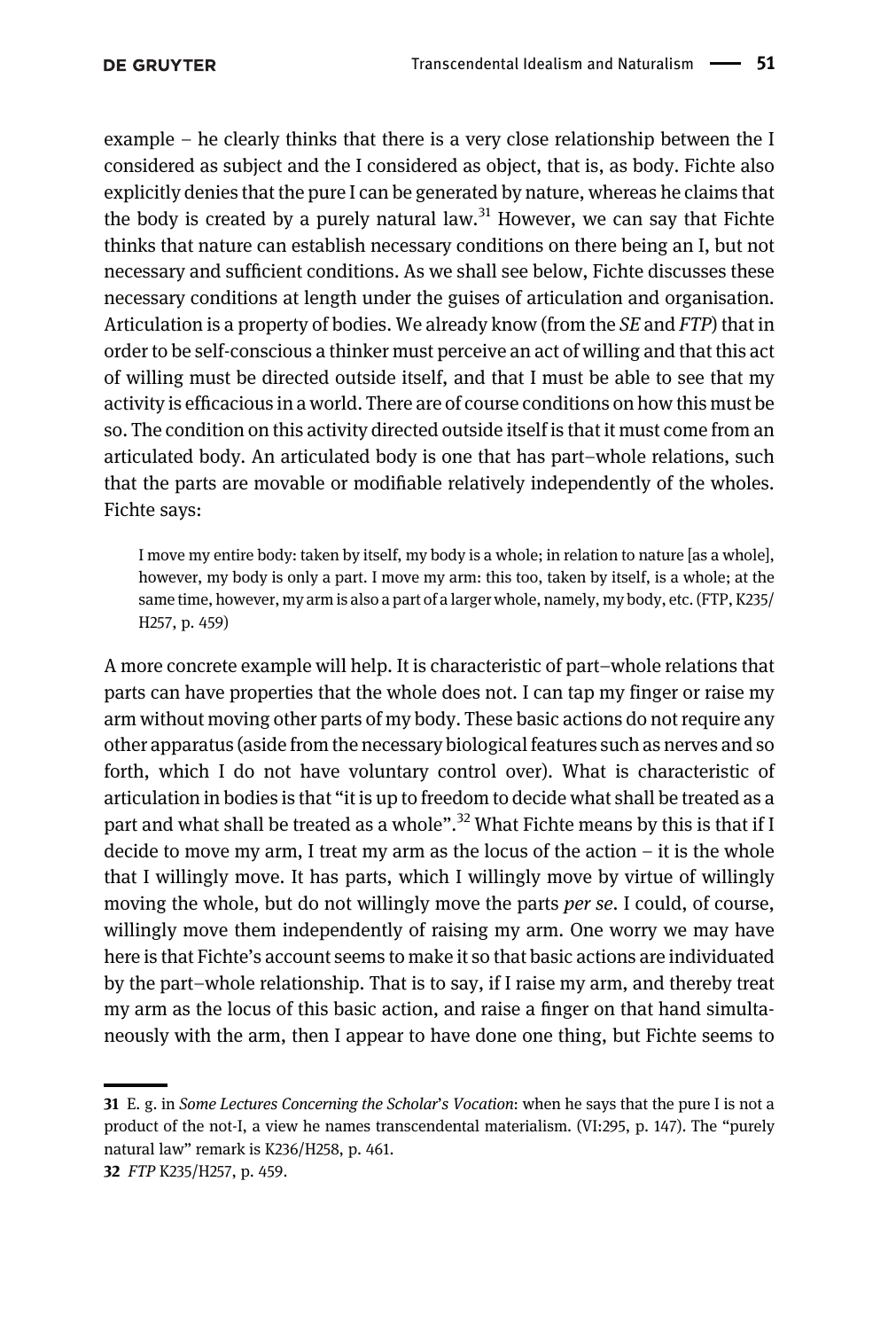need to say that I have done two things simultaneously. This worry can be somewhat dissipated by the fact that these putatively different acts are indeed independent of one another  $-1$  could raise my arm and raise my finger without doing the other (apart from the sense in which I must raise my finger along with my arm, but willingly raising my finger would be to basically act, and the rising of my finger in virtue of the rising of my arm is not a basic action).

The fact that the I is an articulated body is important in two related respects. The first is that it means that the body has to be a part of nature. The second, and more important, is that a necessary condition on free rational agents (i. e. the body) is created by nature. These are both to be expected. Recall that Fichte's guiding principle here is that "freedom is a theoretical principle for the determination of the world", or, as I have put the point, the world (nature) must be such as to allow for the emergence of free beings. As Fichte puts it elsewhere, "…this body is a product of nature. i. e., nature produces itself, in conformity with mechanical laws…since this body is something merely discovered, i. e., is [part of] nature, the articulation [of the same] cannot be anything but the product of a purely natural law".<sup>33</sup>

Linked to the concept of articulation is the concept of organisation. Whilst articulation is a feature of a body that it has in virtue of part–whole relationships, organisation (which a body must have if it is to have articulation) is a label that refers to the fact that the body as a whole is a "real whole".<sup>34</sup> Organisation is said to "follow from" articulation, and by this I take Fichte to mean that one can infer from the presence of articulation to organisation, but not the reverse, i. e., organisation is a necessary condition for articulation and articulation is a sufficient condition of organisation.35 The body, and everything else in nature, is a real whole because the boundaries of the things are "also nature and [are] posited by nature".<sup>36</sup> Nature itself is therefore "[not only] an organising power, it is [also] organized".<sup>37</sup> Fichte also says:

{Nature as a whole} must necessarily be an organized whole, because individual organized wholes are possible within nature, and these are made possible only by means of the entire force of nature. Individual organized wholes are simply products of the organisation of the whole universe. (FTP, K238/H259, p. 463)

In other words, we can say that for Fichte, in these very general reflections on what nature would have to be like given freedom, nature contains within itself the possibility of its immanent mechanical laws producing something with freedom.

<sup>33</sup> FTP K236/H258, p. 461.

<sup>34</sup> FTP K236/H258, p. 461.

<sup>35</sup> FTP K236/H258, pp. 461f.

<sup>36</sup> FTP K236/H258, p. 461.

<sup>37</sup> FTP K237/H259, p. 463.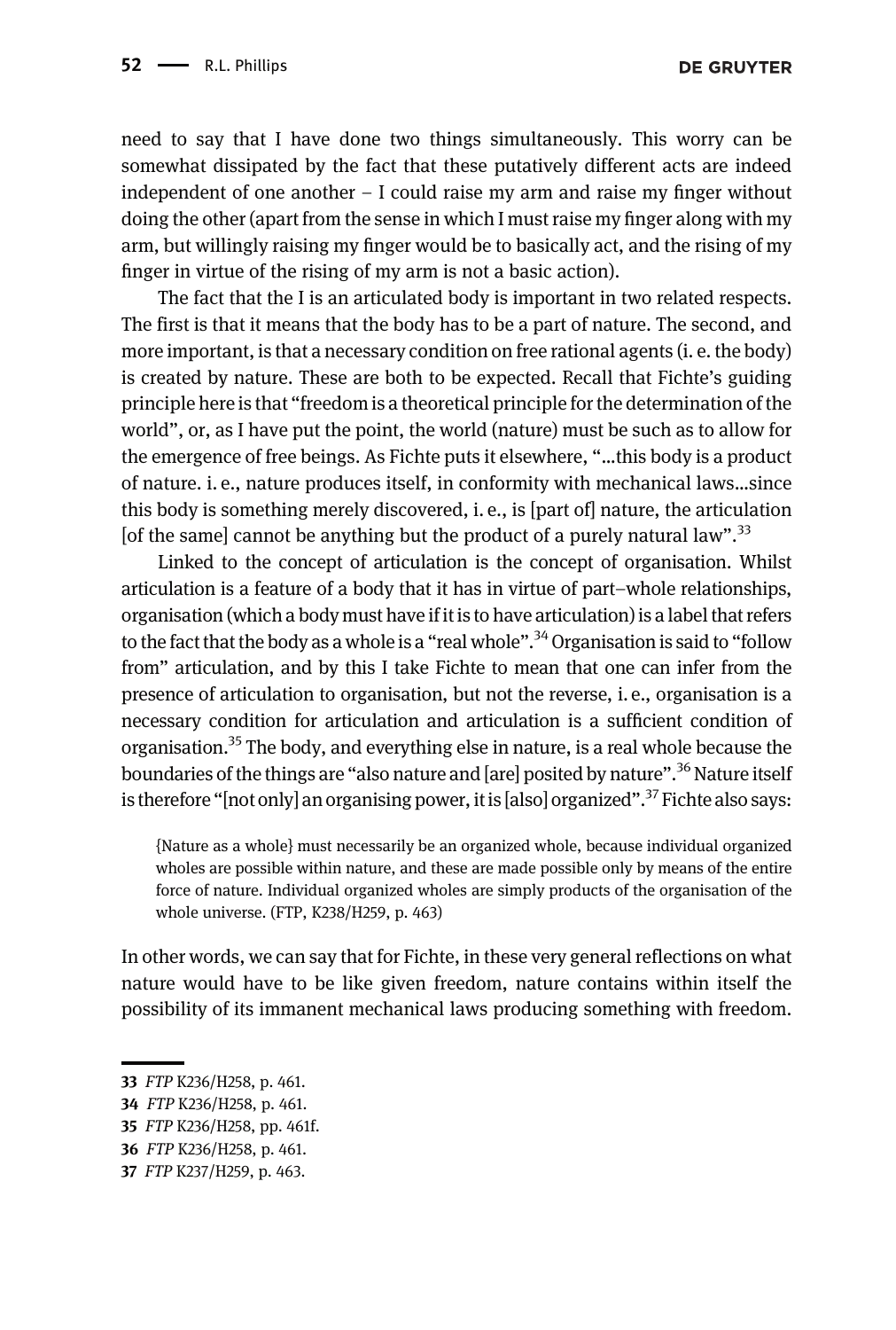Fichte will not want to go any further in establishing what nature must be like (the issue of consternation between Fichte and the early Schelling).<sup>38</sup> Indeed, Fichte even says at the very end of section 19 (after reviewing the results) that:

One must grasp reason as a whole, and then one will find that no conflict is present and that nature is quite absolutely posited by itself as absolute being, opposed to nothing but the absolutely posited I. This is the perspective that has to be adopted by natural science. (FTP K240/H261, p. 466)

The philosopher can only progress so far with investigations into nature. The Wissenschaftslehre, being the science of science as such, gives a place to all other sciences and their first principles. It does not replace these sciences. Natural science in general then receives its first principle from the  $WL$  – that nature is absolute being and should be investigated as such – but no determinate result is prefigured by the WL itself, apart from the general stipulation that the world must be such as to allow freedom. But even this is not a burden on the scientist. To see why, we should consider that Fichte is very clear that in his mind natural laws are necessary or immutable statements. One job of the scientist is to discover these natural laws. The fact that they have some necessity about them is not something that is going to worry Fichte. As a speculative suggestion, it could be that what Fichte has in mind is something like the following: the statement "Natural laws are necessary" is one that is distributive – it applies to each natural law individually. The statement "Natural laws make room for freedom" applies to collectively. One suggestion that could be used to further determine this is that individually the laws feature in some efficientcausal explanation, but collectively they are teleologically directed. This can be true even if no one particular law is itself teleologically directed. Our suggestion above then can be reworded thus: Nature contains within itself the possibility of its immanent mechanical laws, which are jointly teleologically directed, producing something with freedom.<sup>39</sup> There are two questions here. The first concerns what kind of status (regulative or constitutive) the principle might have. The second and related question concerns whether the possibility just indicated requires some kind of guarantee or fact to enable it to obtain, or whether it could be a mere brute fact about the world that it contains the possibility (or actuality) of rational agents.

On the former question, Fichte does indeed think that at least some principles governing organic nature are constitutive, in contrast to Kant. Breazeale explains this well: "Fichte's deduction of the systematic or organic structure of nature proceeds from his deduction of the human body as an articulated tool of the will.

<sup>38</sup> These issues are revealed in the texts collected by [Vater and Wood \(2012\)](#page-19-4).

<sup>39</sup> This is in some ways similar to Guyer'[s \(2005](#page-19-11), p. 336) suggestion for Kant's views on the antinomy of teleological judgement.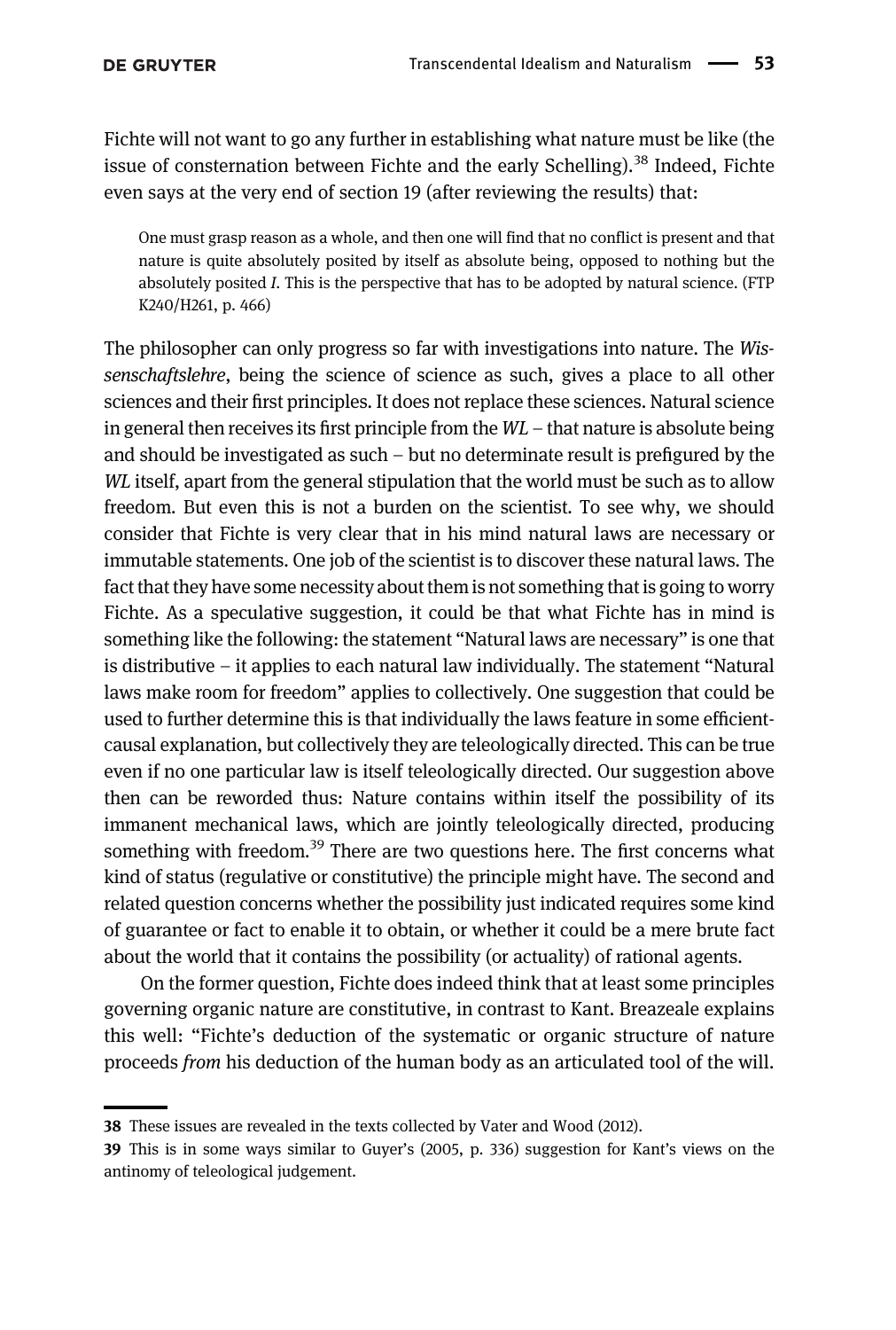We are able to understand our own body only as a self-organising product of nature, which is possible if and only if  $-$  by means of our reflecting power of judgement – we conceive nature as a whole not only as capable of producing such organized and self-organising 'real organic wholes', but as actually consisting of the same".<sup>40</sup> It is key to note that nature itself is a self-organising organic whole.<sup>41</sup> Thinking of nature as constitutive in this way does not commit Fichte to Schellingian views. Naturphilosophie as developed by Schelling has two assumptions built-in, to which Fichte is opposed.<sup>42</sup> The first is a form of transcendental realism regarding nature – that it exists independently of all consciousness. The second could be called, following Beiser, transcendental naturalism, the view that everything is explicable in accordance with the laws of nature, including the rationality of the transcendental subject. Such a view is clearly anti-Fichtean. My account of Fichte preserves this split.

Fichte says, for example, "nature as object is only thought by you: it only exists to the extent that you *think* it".<sup>43</sup> This is in keeping with Fichte's standard line – that there is only an object for a subject.<sup>44</sup> Fichte rejects transcendental naturalism completely, as he thinks that the only phenomena explicable by natural laws are natural phenomena, whereas when it comes to consciousness the only explanations happen at the level of reasons and mental content. In a letter of December 27, [1800](#page-18-11), Fichte says to Schelling that their issues could be resolved once Fichte completes what he calls the "system of the intelligible world"<sup>45</sup> – and says:

I can only find your assertion to be correct – that the individual is simply a higher potency of nature…by finding an intelligible element in it of which the individual as such is the lower potency (the merely determinable element) of something that is the higher potency (the determinate). (Fichte to Schelling, 27th December [1800,](#page-18-11) in [Vater and Wood, 2012,](#page-19-4) p. 49)

As Fichte makes reference in this connection to the third book of the Vocation of Man (i.e. "Faith"), it seems that what he has in mind here is the moral-religious side of reason. I read Fichte here as saying that it of course cannot be true that nature is to be explained by finite rational beings, because then the explanation of finite rational beings by nature would result in a vicious circle. Instead, nature has

44 This is said in many places, including in the notes on Schelling, [Vater and Wood \(2012](#page-19-4), p. 123).

45 Fichte to Schelling, 27th December [1800,](#page-18-11) p. 49. Also the draft reproduced on the previous page.

<sup>40</sup> [Breazeale \(2014](#page-18-4), p. 21).

<sup>41</sup> I therefore agree with Breazeale and disagree with Beiser (e. g. [2002](#page-18-1), p. 495), who seems to regard Fichte as ultimately orthodox Kantian on this issue – thinking that it can only be said to be regulative.

<sup>42</sup> [Beiser \(2002,](#page-18-1) pp. 485f.)

<sup>43</sup> "Commentaries on Schelling"s Transcendental Idealism and Presentation of My System of Philosophy' in [Vater and Wood \(2012,](#page-19-4) p. 119).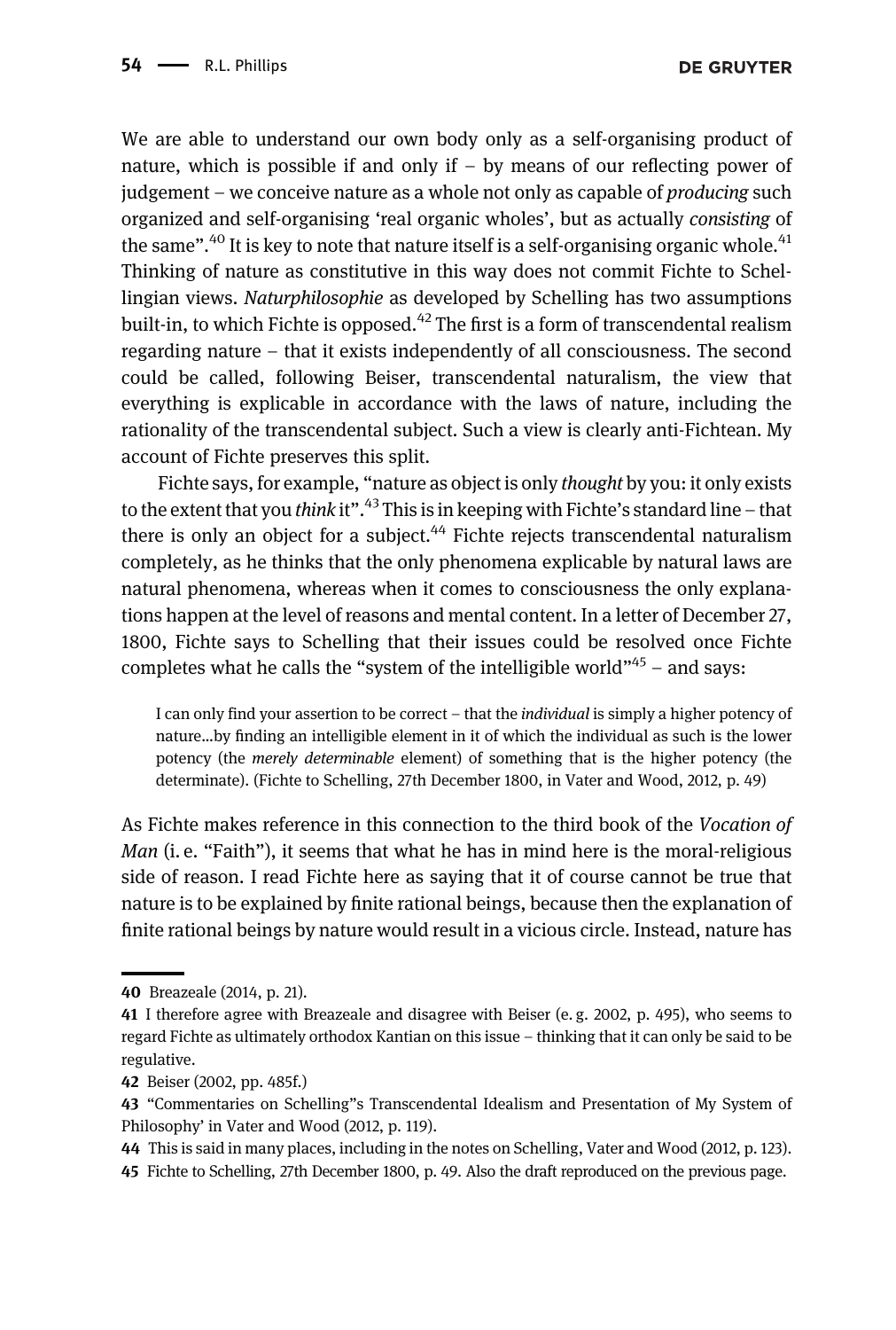an "intelligible element" which is "the higher potency" or "the determinate" of which finite rational beings are the "lower potency" or "the *merely* determinable". The system of the intelligible world would include a system of nature, in the sense that nature as the place of our moral action needs to be fitted into a system of reason becoming self-sufficient and independent, which is a major theme of Fichte's moral philosophy and of the Vocation of Man.<sup>46</sup> To answer the question regarding regulative or constitutive, then, whilst Fichte does think that some natural teleology can be said to be constitutive of nature (because nature must be the kind of system that produces real wholes and articulated bodies), the speculative suggestion I have raised regarding the teleological direction of the unity of natural laws must in the end be taken to be a part of faith, that is, part of the necessary way we must in the end rationally view the world. The natural world can be seen as a part of the intelligible order, which at once preserves the rejection of transcendental realism and naturalism regarding nature, whilst showing that Fichte has deeper thought regarding nature than commonly suggested.

Recall that we were led here by investigating Fichte's idea that freedom could be a theoretical principle for the determination of the world. If this is so, and it is true that articulation and organisation are 1) products of freedom, and 2) necessary conditions on self-consciousness, and 3) in some sense identical with (or at least very close to) the I, then, I think, we are landed with the problem of saying how it is that this can come about. The worry I am trying to articulate here is the following. If 1, 2, and 3 are all true, then it could be some kind of cosmic accident that rational agents exist at all. This is worrying not just because of possible tensions with Fichte's philosophical ambitions, but because of the concern that this might itself make morality a kind of cosmic accident or contingency. Therefore there is a question of what underwrites or guarantees the possibility or probability of the existence of organized beings (thence rational agents) in the first place. We find this already in Kant, as Kant thinks that we need the practical postulates of God and immortality in order to make harmonious our rational commitment to morality. This is why Kant also says that morality "inevitably leads to religion", because whilst it is true that no individual moral action requires reference to some further end beyond the binding nature of lawfulness, there remains the question of what the moral project is for, or what its end is. $47$  This same thought is in Fichte (though Fichte has a different conception of God to Kant). This is one of the questions which Fichte's system of the intelligible world might have been trying to resolve. It cannot be a cosmic accident because reason could never be otherwise

<sup>46</sup> For example, in the Vocation of Man, see, [\(1987,](#page-18-11) p. 67, p. 71, p. 75, p. 77, p. 78, p. 99).

<sup>47</sup> [Kant \(1996,](#page-19-12) 6:6, p. 59)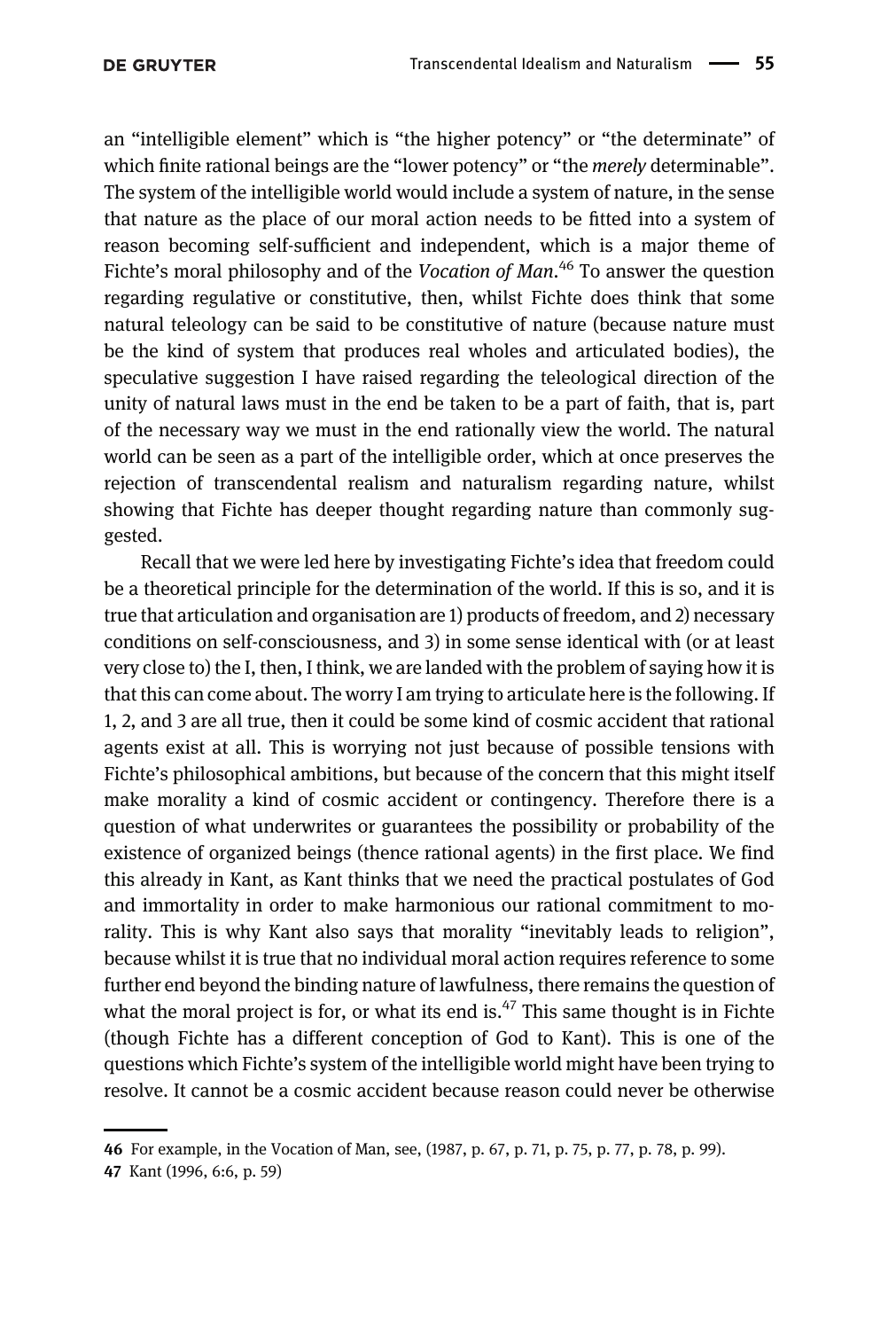than striving or aiming for self-sufficiency, and the faith that rational beings have in that striving is presented in the philosophy of religion.

# 3 The Role of God

Our main text now is the Later Jena essay "On the Ground of our Belief in a Divine Governance of the World-Order" (DG). This essay can be viewed as a Kantian moral argument for the existence of God. However, it also precipitated an upheaval in Fichte's professional life – the Atheismusstreit. I shall run through what I take to be the main thrust of the argument, before turning to the importance of the text for the question of freedom and the guarantee that nature is purposive in some way. For our purposes, the arguments of the text are 1) the argument from moral constraint to faith in God, 2) The argument that God as Provident Order provides a foundation for the sensible or natural world.

The first argument is roughly as follows.<sup>48</sup>

- 1) I find myself morally constrained.
- 2) I could not distance myself from this moral constraint without alienating myself from myself.
- 3) Therefore I have to posit the end of this moral constraint (call this the Highest Good) as binding on me.
- 4) Positing the end as binding on me means that I have to try to bring it about.
- 5) Trying to bring it about relies on faith that it will be brought about.
- 6) This faith is in the moral world-order itself (the Provident Order).
- 7) This Provident Order is itself God.
- 8) Therefore, in order to posit that the moral end is binding on me and to try to achieve such an end, I am committed to belief in God.

There are a number of controversial steps in this reconstruction, but the most important is the identification of the Provident Order with God. Fichte has a couple of things to say that will alleviate some of this peculiarity. The first is a general principle on the nature of concepts. For Fichte there is a principle to the effect that the possession conditions on concepts constrain the conditions of acceptable use. This is important for the Atheism controversy, because Fichte denies that concepts such as *person*, *substance* can apply to God, at least in the same way that we use them in the ordinary (or even philosophical) sphere. Notoriously, he says that "the

<sup>48</sup> This is a reconstruction of just the argument in DG. This is an argument according to the order of discovery (that I find myself constrained and this reveals deep facts about what kind of being I am). In SE, Fichte seems to argue in a different way, from those deep facts (regarding the moral ends of a rational being) to the fact of felt constraint.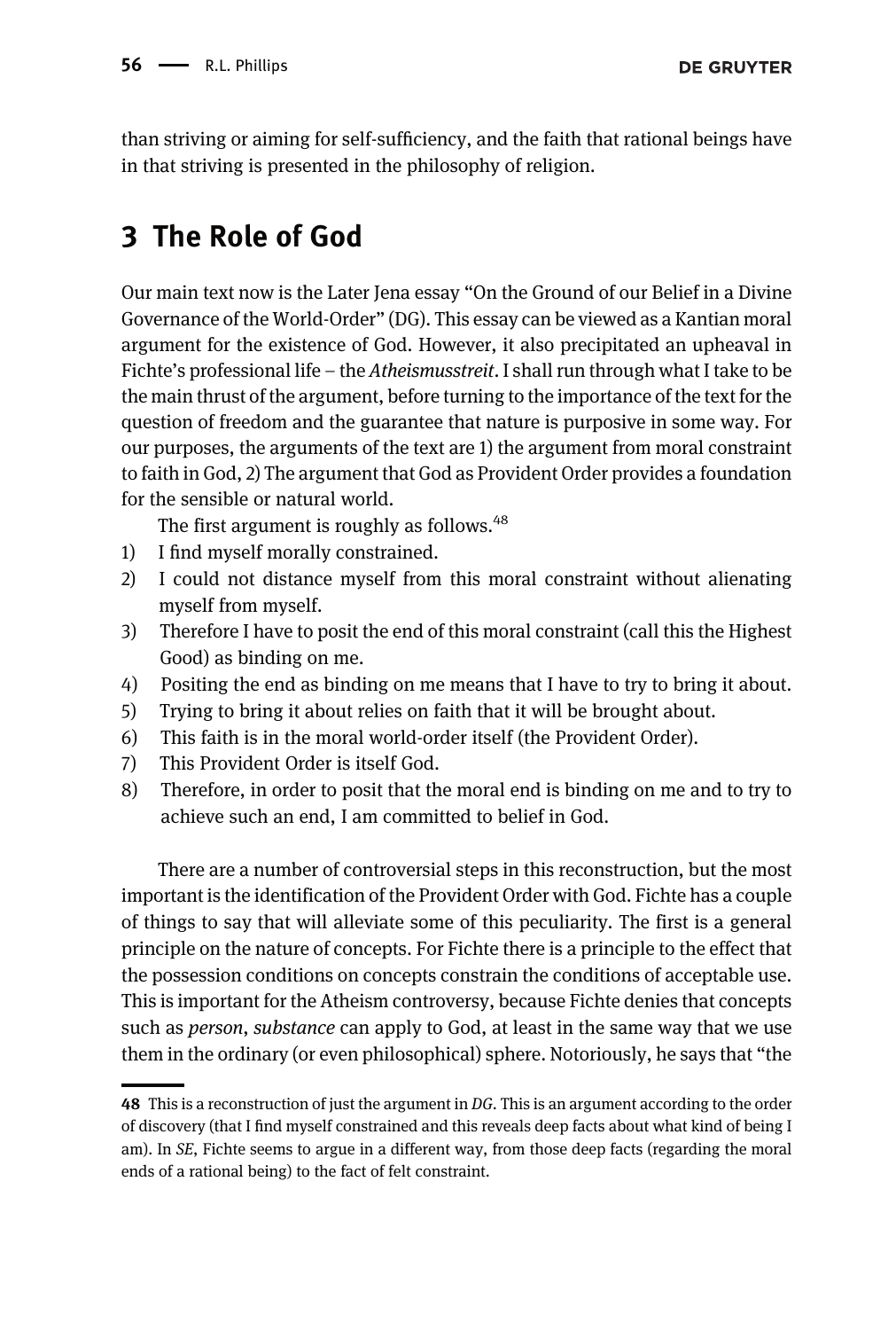concept of God as a particular substance is impossible and contradictory". <sup>49</sup> What motivates Fichte to say this, I think, is the thought that because the genesis of our concepts lies within certain boundaries, it cannot be the case that a concept can legitimately be applied beyond these boundaries. For example, in the WLnm, Fichte says that because God alone is "holy", by which he understands that God alone does not have the desire which, if fulfilled, would contravene the law (a necessary part of the genetic story). He then says that therefore "no consciousness can be ascribed to God, or at least this is incomprehensible to us".<sup>50</sup>

Secondly, the Provident Order is always an ordering order.<sup>51</sup> That is, it is not fixed in advance, and finite agents can make a difference by acting morally and fulfilling their vocations. We are therefore morally constrained by practical reason – we find ourselves under moral laws – which we recognize as binding on us. Those moral laws require us to posit that a moral end state is possible, which we are committed to. But we can only be committed to it if we can also have reasonable faith that it will come about. That requires the Provident Order, as an object of faith. The Provident Order precedes us (in the sense that we did not create it) but we participate in it (by furthering it and becoming part of it).

I now need to turn to the second of the aforementioned arguments: the notion of the Provident Order and the sensible world.

Fichte says:

My entire existence, the existence of all moral beings, and the sensible world, as the common theatre of our actions, thereby obtain a relation to morality. There thus opens before us an entirely new order, of which the sensible world, with all of its immanent laws, is merely the passive foundation. (DG 353/184, p. 146)

This might strike us as somewhat odd. Fichte speaks here of the sensible world being the "passive foundation" of the moral. He also says that the sensible world proceeds along its own path "in order to constitute a sphere for freedom". <sup>52</sup> But this seems to put morality and freedom as secondary – emerging from nature. I suggest that these are to be read as only one side of the story. Fichte tells us this much

<sup>49</sup> DG 188, p. 152. This may strike one as odd (especially in light of Spinoza) but it is a common claim amongst Church Fathers and scholastic philosophers that God is not a particular being but is being itself. For example, St. Augustine Confessions III. 6.42 & IV. 16.29, St. Thomas Aquinas Summa Theologica Pt. 1, Q. 3. Art. 5.

<sup>50</sup> FTP, K145/H137, p. 295. See also SK I:253, p. 224.

<sup>51</sup> Fichte tells us that whenever he uses a noun that ends in  $-ung$  (like *Ordnung*) he intends this to be taken as signifying action and movement. – and therefore he says "by the term 'order' I understand nothing but an active ordering" [\(1994](#page-18-12), V:382, p. 161). 52 DG 353/184, p. 146.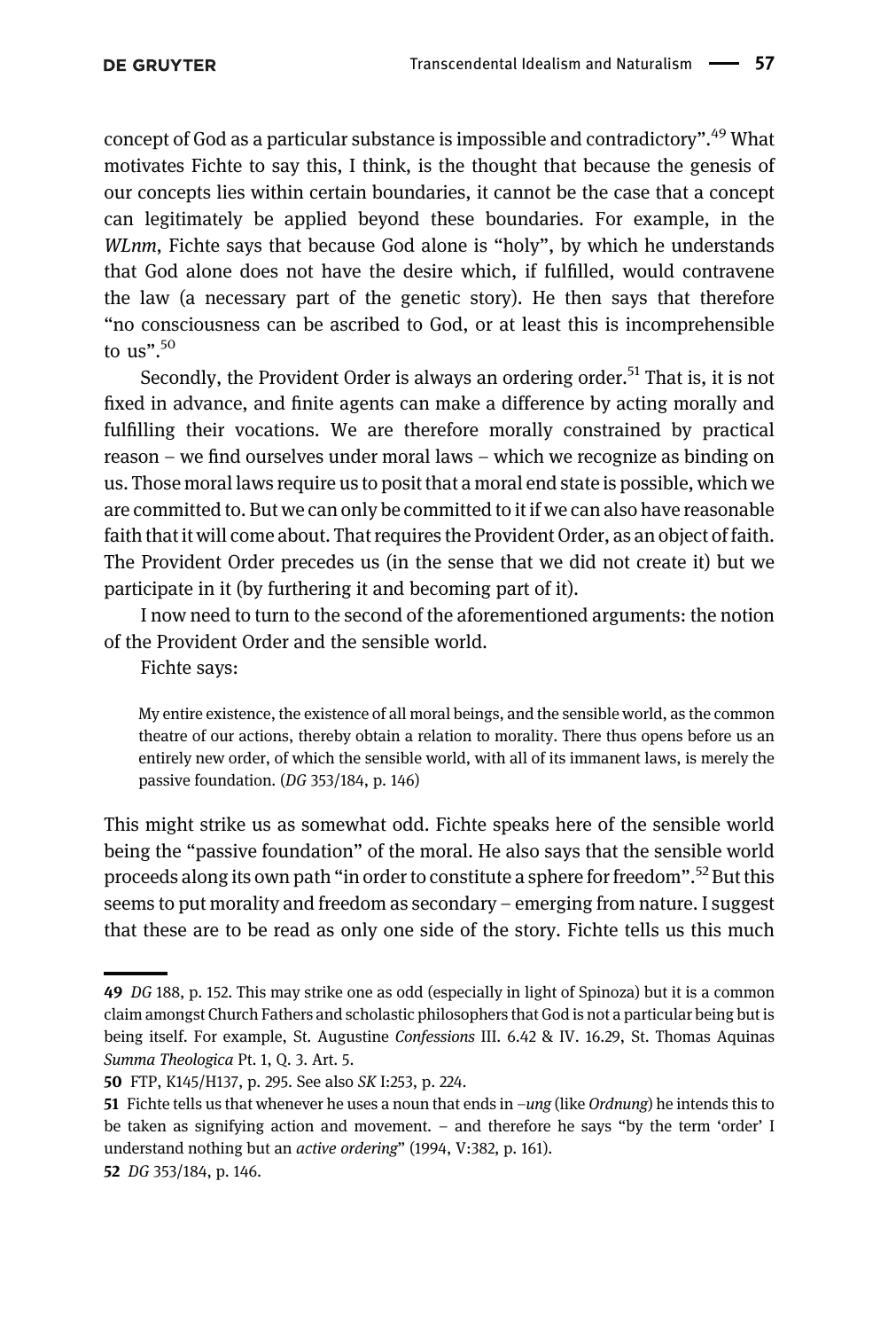himself when, in the next paragraph, says very different sounding things from the transcendental point of view. That seems to imply that the passage above is to be taken from the ordinary view. From the ordinary viewpoint (or in the order of discovery), it does indeed seem that nature is primary and morality secondary. But from the transcendental viewpoint, the viewpoint of the Wissenshaftslehre, we can see that the situation is reversed, hence:

The world is nothing more than our own inner acting, made visible to the senses in accordance with comprehensible laws of reason and limited by incomprehensible boundaries. (DG 353/184, p. 149)

#### And

It is the ongoing interpretation of what your duty commands, the living expression of what you ought to do, just because you ought to do it. Our world is the material of our duty made sensible. This is the truly real element in things, the true, basic stuff of all appearance. (DG 353/195, p. 150)

The transcendental view (that morality and freedom are somehow constitutive of our world) is not about the order of discovery, but it must come first in the order of explanation, as Fichte suggests with the wording of the passages above.<sup>53</sup> However, transcendental philosophy is at liberty to diverge from common sense on individual claims and to trump those common-sense claims with claims of its own, so long as these latter claims do not depart from the spirit of common-sense (whatever that might be). $54$ 

We need to look at this passage as giving us a multiple relation, rather than two separate relations of foundation or grounding. It clearly is the case that nature can "ground" freedom by being the sphere in which free action and morality can be realized. But there is another sense of grounding at play. This can be found if we focussing on the "passive" rather than the "foundation". The "goal of reason" Fichte tells us, can only be actualized by the efficacious acting of rational beings – it aims at reason's self-sufficiency and independence. I think we should interpret Fichte here as saying that nature is not independent of the mind because it is part of the moral order of things. Indeed, Fichte has a long discussion in the System of Ethics regarding cognition of the final end of sensible (and  $a$  fortiori natural) things.<sup>55</sup> This involves knowing the final end of objects, or what they are

55 SE IV:171, pp. 162f. See also [Breazeale \(2014](#page-18-4), p. 33f.).

<sup>53</sup> This is one way of phrasing Fichte's fundamental division from Schelling.

<sup>54</sup> DG 348/178, p. 143. See also CDSL p. 199 and pp. 214f. for more on the difference between the spirit and the letter in Fichte. This is also a distinction present in Kant, especially the Groundwork and other texts which rely heavily on common rational moral cognition.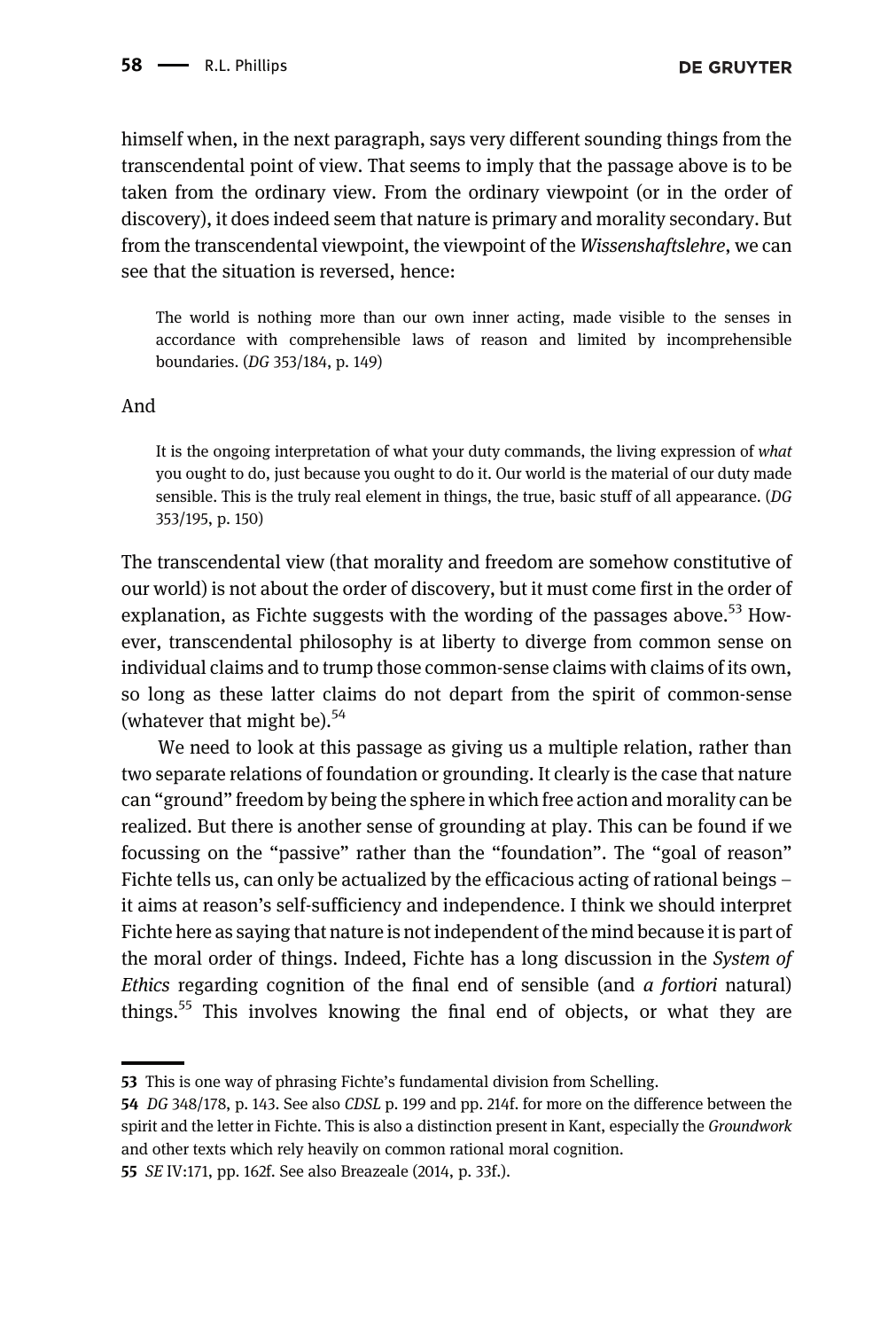intelligibly for us. The faith that Fichte supposes us to have means that we need to view the world as part of the moral order. It therefore looks as though the sensible world can be the passive foundation of the moral in virtue of being the only possible candidate for the sphere of moral action, but the moral world provides the basis of the sensible by being the very reason why the sensible exists in the first place. We should read this claim carefully, however. Kinlaw, for example, reads Fichte as thinking that the moral is "more real" than the natural or sensible.<sup>56</sup> I would prefer to say that it is more basic, rather than more real, because saying that it is "more real" has connotations of illusoriness regarding the sensible world.<sup>57</sup>

If this is right, then we can see why God can be said to guarantee the teleological proposal above. Recall that my final gloss on Fichte's view about the relation between freedom and nature was this: "Nature contains within itself the possibility of its immanent mechanical laws, which are jointly teleologically directed, producing something with freedom." Now we can include God and God's providence in this formula, which could read: "Nature contains within itself the inevitability of its immanent mechanical laws, which are jointly teleologically directed, being part of the Provident Order which is itself God, producing beings with freedom". I use the word "inevitable" here, because I think Fichte wants to get at the thought that it in some sense necessary that free beings (those that contribute to the moral world order by living in it and through it) exist, even though there was a time at which free beings did not exist (before the emergence of humankind).<sup>58</sup>

We have therefore begun to see how Fichte's interplay of the realm of nature and the realm of freedom come together in a way which highlights both his metaphilosophical anti-naturalism and his near naturalism. Philosophy should of course proceed in accordance with its own principles, not as continuous with science. In some way that would be to put the cart before the horse. This is not to say that science should proceed as if it is continuous with philosophy – natural science as such finds its first principle in the *Wissenschaftslehre* but the rest is up to the scientist. But the natural world is importantly the locus of our moral activity, and it is the locus of God's activity. In claiming the only closure principle on reality for the Wissenschaftslehre, Fichte denies natural science's pretension to have

<sup>56</sup> [Kinlaw \(2002](#page-19-13), p. 154 footnote 4). See [Hoeltzel \(2014](#page-19-14), p. 294) who argues for a conception of Fichtean faith as "beliefs that are amply and irrevocably justified by reason but on nonepistemic grounds".

<sup>57</sup> That the practical or moral, or goodness, is more basic is a key claim of axiarchism, the view that things exist because it is good that they do, or because they ought to, which to my mind is not unlike Fichte's view. See [Leslie \(1979](#page-19-15), p. 6).

<sup>58</sup> Thus Girndt [\(Girndt 1992,](#page-19-5) p. 76) says that any evolutionary theory in Kant or Fichte must be seen to be part of a more comprehensive conception of development.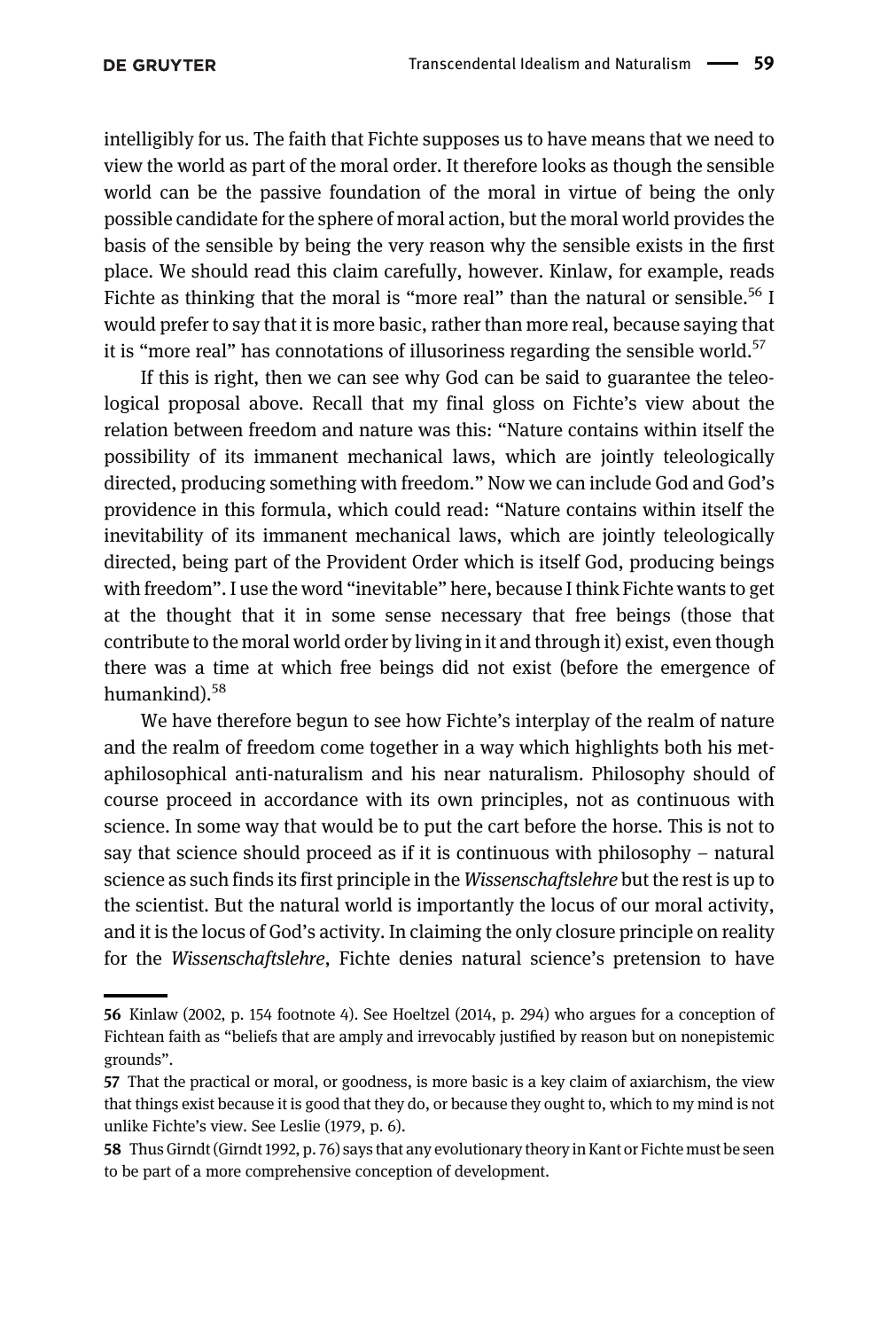everything as its territory. In doing so, he restores it to a proper place as considering that the results of natural science are not to be overridden by philosophy, but no-one is in a position to determine the philosophical importance of science without prior argumentation. This is what Baker expresses when she says that she is naturalistic "in an old fashioned way. Although it [her view] is consistent with the known laws of nature, it is not guided by or derived from science. To say that I accept science is to say that I take any established claim of the sciences to be true. This is not to say that I am beholden to any particular philosophical interpretation of such claims."<sup>59</sup> We can therefore see that Fichte's account requires that nature not be independent of the mind, at the most general level, because nature is incorporated into the moral order of the world, which is itself inevitably subjectinvolving.<sup>60</sup>

As a final note, we should see that this answer to the Kantian problem of the unity of nature and freedom leaves open the task of bringing nature in accordance with freedom, which is part of the rational and substantive end of agency.<sup>61</sup> This is the task which was expressed in the Grundlage as bringing the not-I in agreement with the I, or responding to the demand that they be absolutely alike, which is why all consciousness has striving as a pre-theoretical condition. The account I have given of the moral world order guaranteeing that natural beings will arise which will become rational beings does nothing to answer the issue of how freedom and nature are to be reconciled in this practical sense, which is the task of applied ethics and the practical projects of law and politics.

#### References

<span id="page-17-1"></span>Allais, Lucy (2015). Manifest Reality (Oxford: Oxford University Press).

<span id="page-17-0"></span>Allison, Henry E. (2004). Kant's Transcendental Idealism (London: Yale University Press). Aquinas, Thomas (1920). Summa Theologica  $2^{nd}$  Revised Edition, trans by the Fathers of the English

Dominican Province, available at URL =[www.newadvent.org/summa](http://www.newadvent.org/summa) (accessed on 30th May, 2019).

<sup>59</sup> [Baker \(2017](#page-18-0), p. 348).

<sup>60</sup> Here I think some illumination is given by Kinlaw'[s \(1992\)](#page-19-16) claim that Fichte's account is kenotic – it is God's self-othering that does the work, but this is speculative.

<sup>61</sup> Michelle [Kosch \(2015\)](#page-19-17) has defended a view according to which self-sufficiency is to be spelled out wholly (or at least mainly) in terms of the domination of nature. But this, to my mind, is incomplete – there are also other kinds of theoretical ends as well as spiritual ends which make up what it is to be self-sufficient, even if the domination of nature is a key part of freeing the rational agent. The same mistake, I think, is made in an essay critical of Fichte by [Dryden \(2013\).](#page-18-13) [Ware](#page-19-18) [\(2018\)](#page-19-18) has recently argued that Kosch's picture is incomplete, and [Langlois \(2017\)](#page-19-19) presents a picture of Fichte to which I am sympathetic.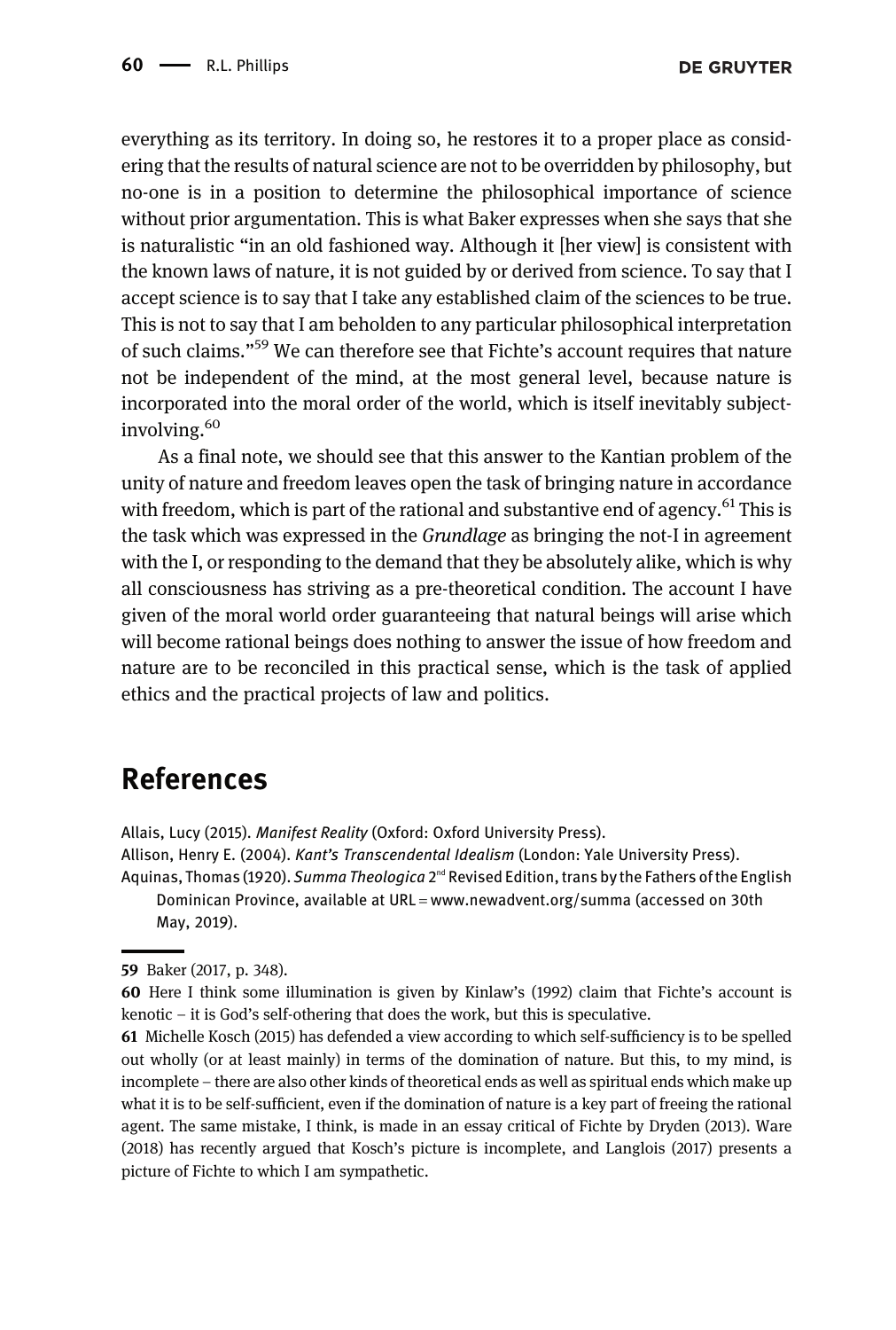<span id="page-18-0"></span>Augustine of Hippo (2008) Confessions, trans. Henry Chadwick (Oxford: Oxford University Press). Baker, Lynne Rudder (2017). "Naturalism and the idea of nature," Philosophy 92 (3): 333–349.

<span id="page-18-1"></span>Beiser, Frederick (2002). German Idealism 1781–1801: The Struggle Against Subjectivism (Cambridge MA: Harvard University Press).

- <span id="page-18-4"></span>Breazeale, Daniel (2014). 'Against nature? On the status and meaning of the natural world', in J.G. Fichte's Early Wissenschaftslehre' Philosophia OSAKA No. 9 19–39.
- <span id="page-18-7"></span>De Caro, Mario and Macarthur, David (eds.). (2004). Naturalism in Question (Boston MA: Harvard University Press).
- <span id="page-18-2"></span>Di Giovanni, George and Harris, H.S. (1985). Between Kant and Hegel: Texts In the Development of Post-Kantian Idealism (Albany NY: SUNY Press).

<span id="page-18-13"></span><span id="page-18-5"></span>Dryden, Jane (2013). "Embodiment and vulnerability in Fichte and Hegel," Dialogue 52 (1): 109–128. Ellis, Fiona (2014). God, Value, Nature (Oxford: Oxford University Press).

- Fichte, J.G. (1962–2012). Gesamtausgade der Bayerischen Akademie der Wissenschaften. Erich Fuchs, Reinhard Lauth, Hans Jacobs and Hans Gliwitzky (eds.). (Stuttgart-Bad Cannstatt: Frommann).
- Fichte, J.G. (1845–6). Johann Gottlieb Fichtes sämmtliche Werke. Immanuel Hermann Fichte (ed.). (Berlin: De Gruyter).
- <span id="page-18-10"></span>Fichte, J.G. (1982[1794/1802]). Grundlage der gesamten Wissenschaftslehre English: Foundations of the Entire Science of Knowledge, trans. Peter Heath and John Lachs (Cambridge: Cambridge University Press).
- <span id="page-18-9"></span>Fichte, J.G. (1988[1794]). Einige Vorlesungen über die Bestimmung des Gelehrten English: Early Philosophical Writings ed. & trans. Daniel Breazeale (Ithaca & London: Cornell University Press).
- Fichte, J.G. (1988[1794/1924]). Uber den Unterschied des Geistes und des Buchstabens in der Philosophie English: Concerning the Difference between the Spirit and the Letter within Philosophy in Early Philosophical Writings ed. & trans. Daniel Breazeale (Ithaca & London: Cornell University Press).
- Fichte, J.G. (2005[1798]). Das System der Sittenlehre nach den Principien der Wissenschaftslehre English: System of Ethics trans. Gunter Zoeller and Daniel Breazeale (Cambridge: Cambridge University Press).
- <span id="page-18-12"></span>Fichte, J.G. (1994). Ueber den Grund unsers Glaubens an eine göttliche Weltregierung (1798) English in: Introductions to the Wissenschaftslehre and Other Writings 1797–1800 ed. & trans. Daniel Breazeale (Indianapolis: Hackett).
- <span id="page-18-3"></span>Fichte, J.G. (1992[1796/9]). Wissenschaftslehre nova methodo (student lecture transcripts, 1796– 1799) English: Foundations of Transcendental Philosophy: Wissenschaftslehre Nova Methodo ed. & trans. Daniel Brezeale (Ithaca & London: Cornell University Press).
- Fichte, J.G. (2010[1799]). Doctors und Ordentlichen Professors zu Jena Appelation an das Publikum über die durch ein Kurf. Sächs. Confiscationsresccript ihm Beigemessenen Atheistischen Aeusserungen English: Appeal to the Public in Yolanda Estes (ed.). and Curtis Bowman (trans.) J.G. Fichte and the Atheism Dispute (1798–1800) (Farnham: Ashgate).
- <span id="page-18-11"></span>Fichte, J.G. (1987[1800]). Die Bestimmung des Menschen English: The Vocation of Man trans. Peter Preuss (Indianapolis: Hackett).
- <span id="page-18-8"></span>Franzel, Sean (2009). "'Welches Gesetz ist der Mensch in seiner Wiksamkeit?': Pedagogy and media in Fichte's encounter with mesmerism," The Germanic Review 84 (1): 3–25.
- <span id="page-18-6"></span>Gardner, Sebastian (2007). 'The limits of naturalism and the metaphysics of German Idealism', in Hammer, Espen (ed.). German Idealism: Contemporary Perspectives (Oxford: Routledge), pp. 19–49.